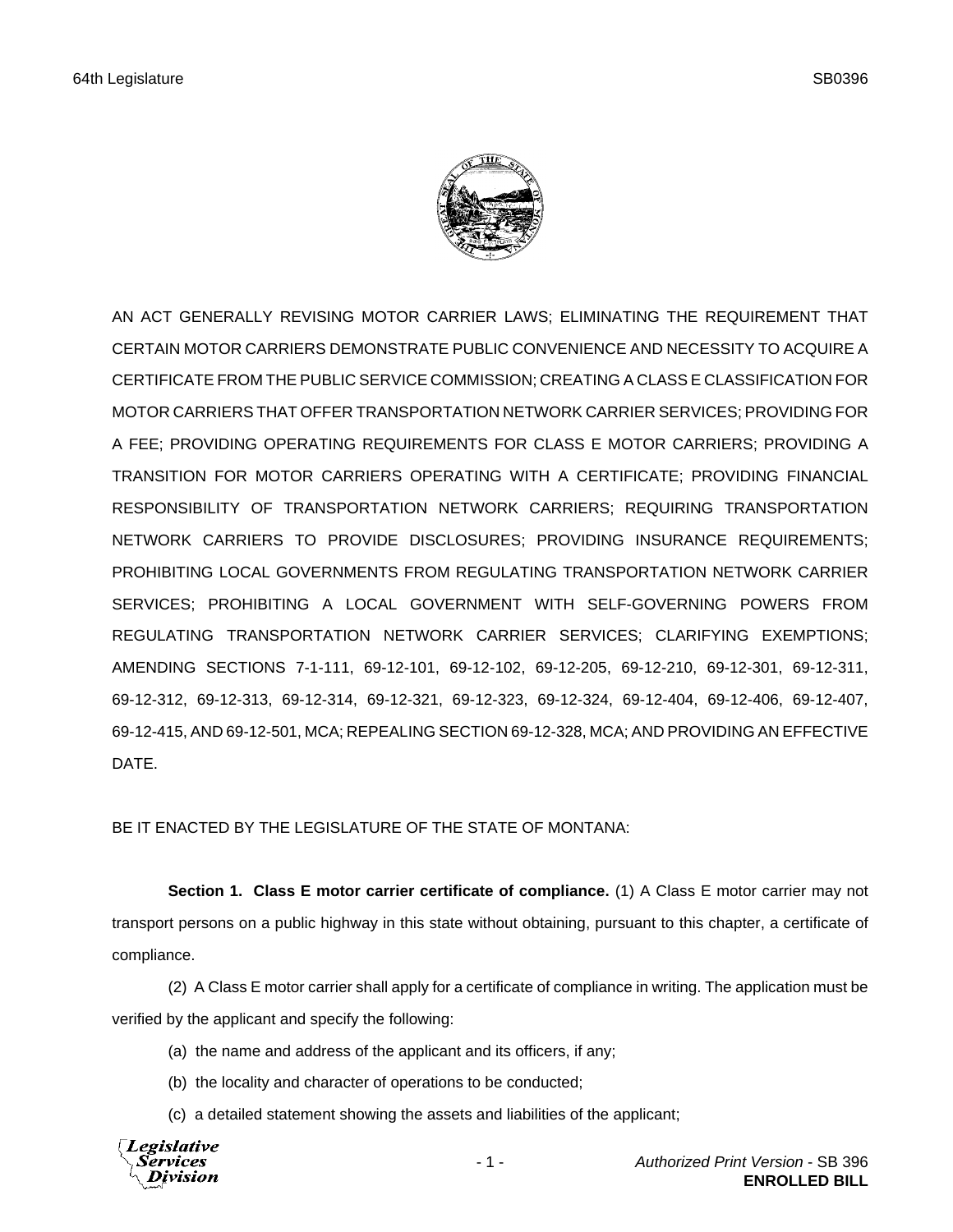(d) a detailed statement that the applicant complies or, once certificated, will comply with the requirements of 69-12-323(5);

(e) other information required by the commission.

(3) A transportation network carrier may apply for a Class E certificate of compliance on behalf of the transportation network carrier drivers who register with the transportation network carrier to use its software or digital network to offer transportation network carrier services.

(4) The application must be accompanied by a filing fee to be set by rule of the commission.

(5) Notwithstanding subsection (3), a transportation network carrier does not own, control, operate, or manage the vehicles used by transportation network carrier drivers and is not a taxicab association or a for-hire vehicle owner.

**Section 2. Fare charged for transportation network carrier services.** (1) (a) A Class E motor carrier may charge a fare for the services provided to passengers in accordance with this section.

(b) If a fare is charged, the motor carrier shall:

(i) disclose to passengers the fare calculation method on its website or within the software application service; and

(ii) provide passengers with the applicable rates being charged and the option to receive an estimated fare before the passenger enters the transportation network carrier driver's vehicle.

(2) Within a reasonable period of time following the completion of a trip, a Class E motor carrier shall transmit to the passenger an electronic receipt that includes:

- (a) the origin and destination of the trip;
- (b) the total time and distance of the trip; and
- (c) an itemization of the total fare paid.

**Section 3. Authority.** (1) Notwithstanding any other provision of law, transportation network carrier services are exclusively governed by this chapter and rules promulgated by the commission consistent with this chapter.

(2) A local government as defined in 2-2-102 may not impose a tax or fee on, require a license for, or impose any other operational requirements on transportation network carrier services.

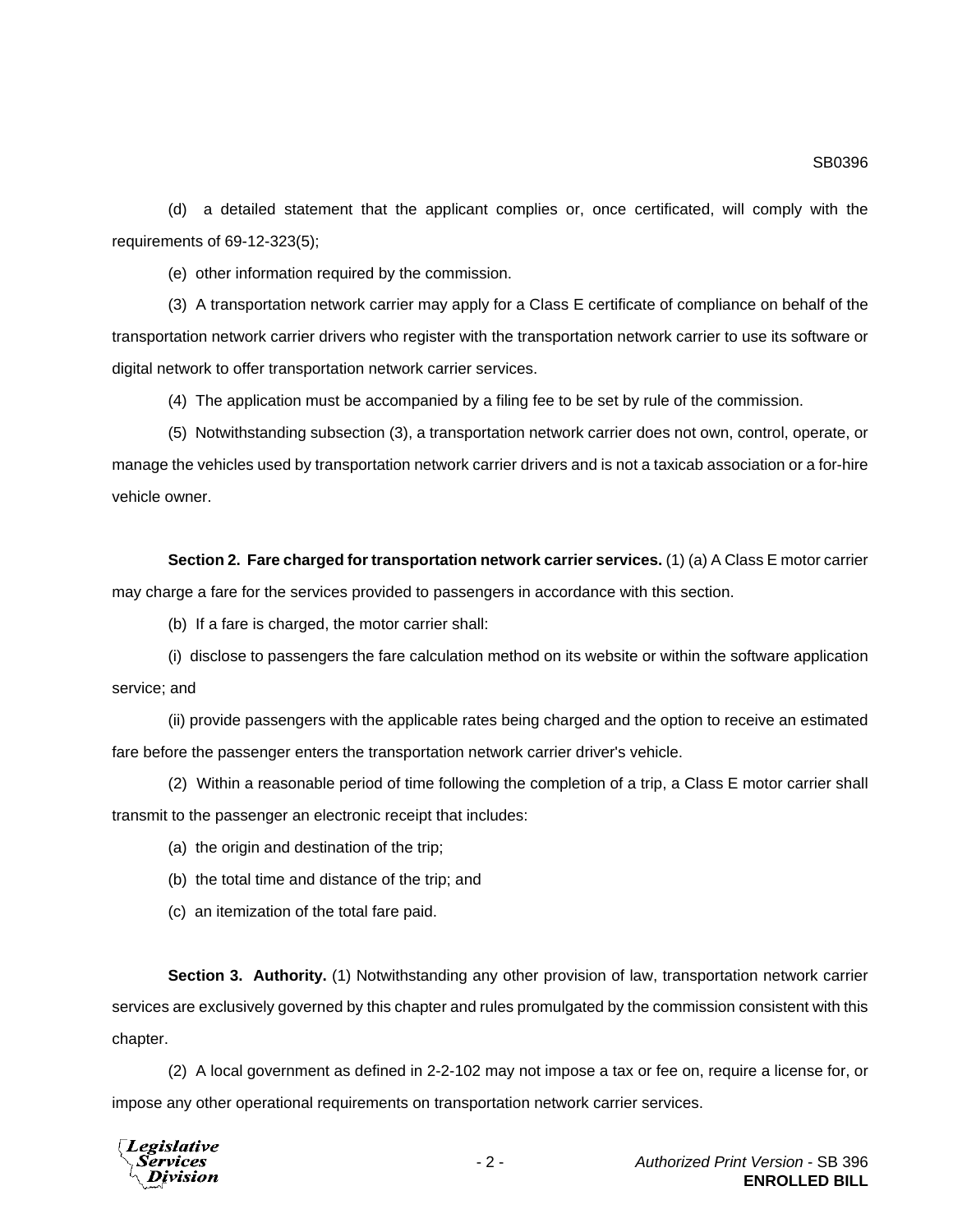**Section 4. Insurance requirements of transportation network carriers.** A transportation network carrier driver or transportation network carrier on the driver's behalf shall maintain primary motor vehicle liability insurance on the driver's personal vehicle that meets the following requirements:

(1) The insurance policy recognizes that the driver is a transportation network carrier driver or otherwise uses a personal vehicle to transport riders for compensation and covers the driver:

(a) while the driver is logged on to the transportation network carrier's digital network; or

(b) while the driver is engaged in a prearranged ride.

(2) (a) While a participating transportation network carrier driver is logged on to the transportation network carrier's digital network and is available to receive transportation requests but is not engaged in a prearranged ride, the motor vehicle liability insurance policy must provide:

(i) primary motor vehicle liability insurance in the amount of at least \$50,000 for death and bodily injury per person, \$100,000 for death and bodily injury per incident, and \$25,000 for property damage; and

(ii) uninsured motorist coverage when required by 33-23-201.

(b) The coverage requirements of subsection  $(2)(a)$  may be satisfied by any of the following:

(i) motor vehicle liability insurance maintained by the transportation network carrier driver;

(ii) motor vehicle liability insurance maintained by the transportation network carrier; or

(iii) any combination of subsections  $(2)(b)(i)$  and  $(2)(b)(ii)$ .

(3) (a) While a transportation network carrier driver is engaged in a prearranged ride, the motor vehicle liability insurance policy must provide:

(i) primary motor vehicle liability insurance that provides at least \$1,000,000 for death, bodily injury, and property damage; and

(ii) uninsured motorist coverage when required by 33-23-201.

(b) The coverage requirements of subsection (3)(a) may be satisfied by any of the following:

(i) motor vehicle liability insurance maintained by the transportation network carrier driver on the driver's personal vehicle;

(ii) motor vehicle liability insurance maintained by the transportation network carrier on the driver's personal vehicle; or

(iii) any combination of subsections  $(3)(b)(i)$  and  $(3)(b)(ii)$ .

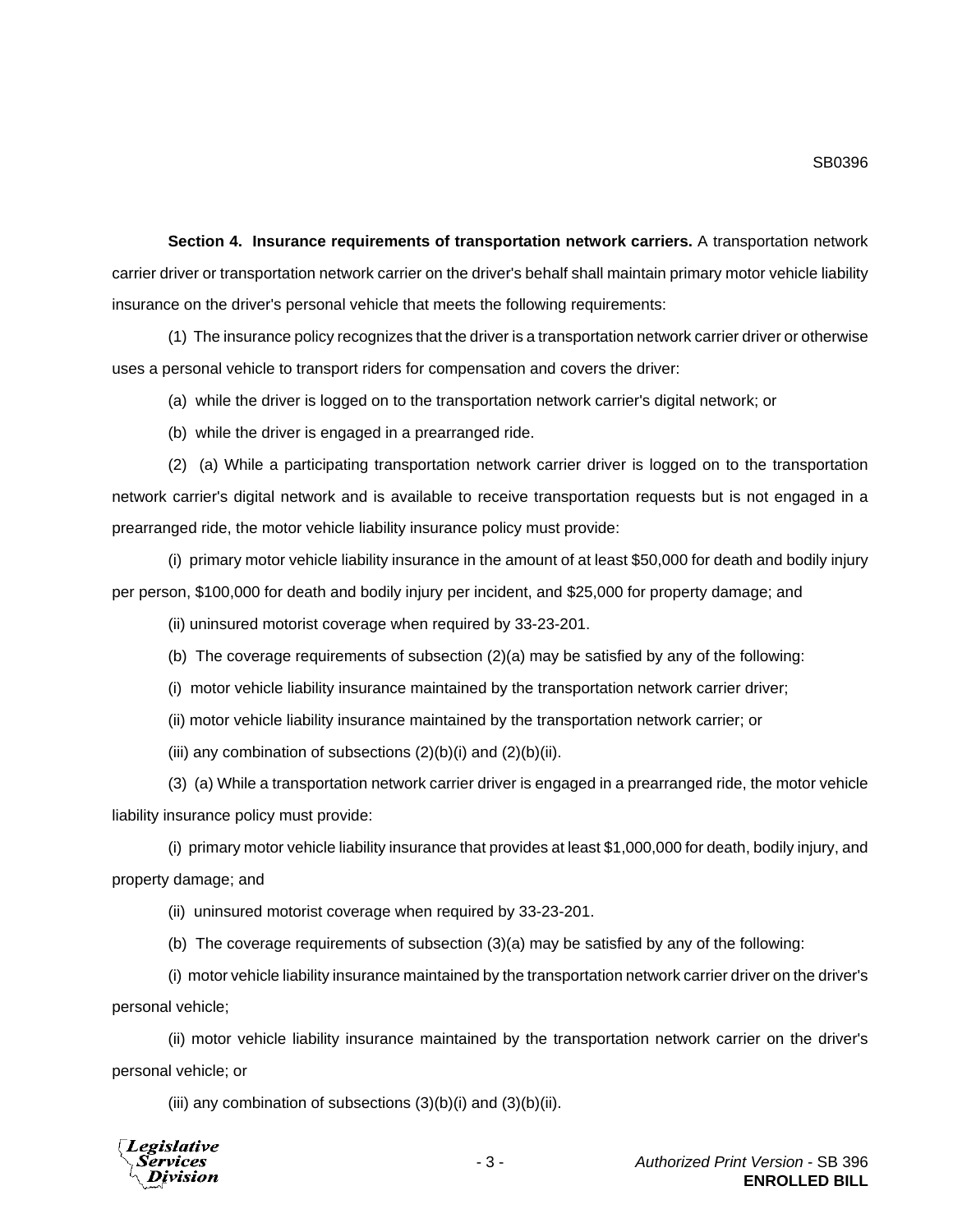(4) If insurance maintained by the driver in subsections (2) or (3) has lapsed or does not provide the required limits of coverage, insurance maintained by a transportation network carrier must provide the coverage required by this section beginning with the first dollar of a claim and have the duty to defend such claim.

(5) Coverage under a motor vehicle liability insurance policy maintained by the transportation network carrier may not be dependent on a driver's personal motor vehicle liability insurer first denying a claim and a driver's personal motor vehicle liability insurance policy insurer may not be required to first deny a claim.

(6) Insurance required by this section may be placed with an insurer authorized under Title 33, including a surplus lines insurer.

(7) Insurance satisfying the requirements of this section satisfies mandatory insurance requirements in Title 61, chapter 6.

(8) A transportation network carrier driver shall carry proof of coverage satisfying subsections (2) and (3) at all times during the use of a personal vehicle in connection with a transportation network carrier's digital network. In the event of an accident, a transportation network carrier driver shall provide insurance coverage information to the directly interested parties, motor vehicle liability insurers, and investigating police officers upon request. Upon such request, a transportation network carrier driver shall also disclose to directly interested parties, motor vehicle liability insurers, and investigating police officers whether the driver was logged on to the transportation network carrier's digital network or engaged in a prearranged ride at the time of an accident.

**Section 5. Disclosures.** A transportation network carrier shall disclose in writing to a transportation network carrier driver the following before the driver is allowed to accept a request for a prearranged ride on the transportation network carrier's digital network:

(1) the insurance coverage, including the types of coverage and the limits for each coverage, that the transportation network carrier provides while the transportation network carrier driver uses a personal vehicle in connection with a transportation network carrier's digital network; and

(2) that the transportation network carrier driver's own motor vehicle liability insurance policy might not provide any liability or optional coverages while the driver is logged on to the transportation network carrier's digital network and is available to receive transportation requests or is engaged in a prearranged ride, depending on its terms.

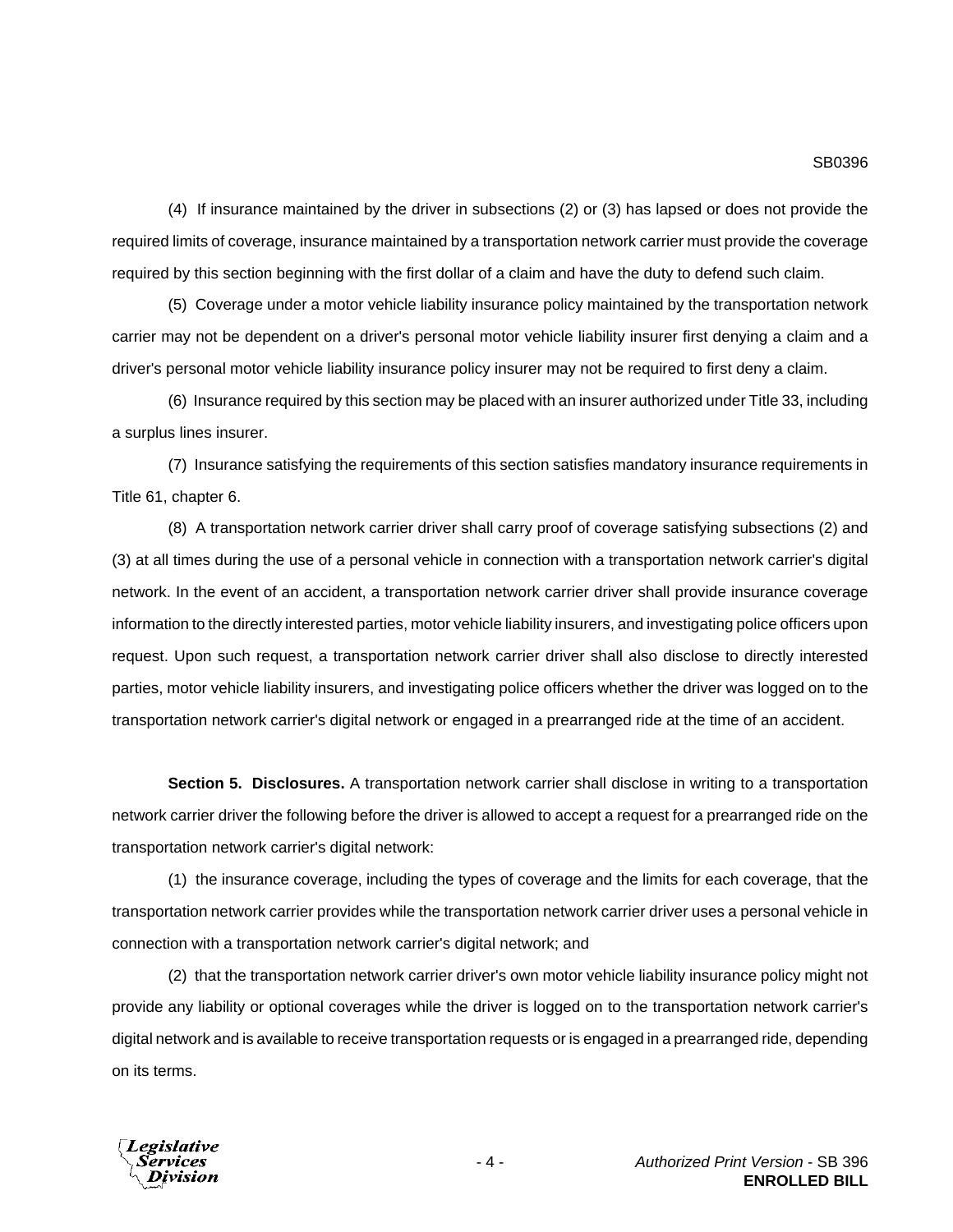**Section 6. Motor vehicle liability insurance provisions.** (1) Insurers that write motor vehicle liability insurance in Montana may exclude any and all coverage afforded under the owner's insurance policy for any loss or injury that occurs while a driver is logged on to a transportation network carrier's digital network or while a driver provides a prearranged ride. This right to exclude all coverage may apply to any coverage included in a motor vehicle liability insurance policy, including, but not limited to:

(a) liability coverage for bodily injury and property damage including insurance required under Title 61, chapter 6;

- (b) personal injury protection coverage;
- (c) uninsured and underinsured motorist coverage, including insurance provided under 33-23-201;
- (d) medical payments coverage;
- (e) comprehensive physical damage coverage; and
- (f) collision physical damage coverage.

(2) Nothing in this section requires that a personal motor vehicle liability insurance policy provide coverage while the driver is logged on to the transportation network carrier's digital network, while the driver is engaged in a prearranged ride, or while the driver otherwise uses a personal vehicle to transport riders for compensation. An insurer may provide coverage for the transportation network carrier driver's personal vehicle, if it chooses to do so by contract or endorsement.

(3) A motor vehicle liability insurer that excludes the coverage described in [section 4] has no duty to defend or indemnify any claim expressly excluded. [Sections 4 through 6] do not invalidate or limit an exclusion contained in a policy, including any policy in use or approved for use prior to the enactment of [sections 4 through 6]. A motor vehicle liability insurer that defends or indemnifies a claim against a driver that is excluded under the terms of its motor vehicle liability policy has a right of contribution against other insurers that provide motor vehicle liability insurance to the same driver in satisfaction of the coverage requirements of [section 4] at the time of loss.

(4) In a claims coverage investigation, transportation network carriers and any insurer potentially providing liability or optional coverages under [section 4] shall cooperate to facilitate the exchange of relevant information with directly involved parties and any insurer of the transportation network carrier driver, if applicable, including the precise times that a transportation network carrier driver logged on and off the transportation network carrier's digital network in the 12-hour period immediately preceding and in the 12-hour period immediately following the accident and disclose to one another a clear description of the coverage, exclusions,

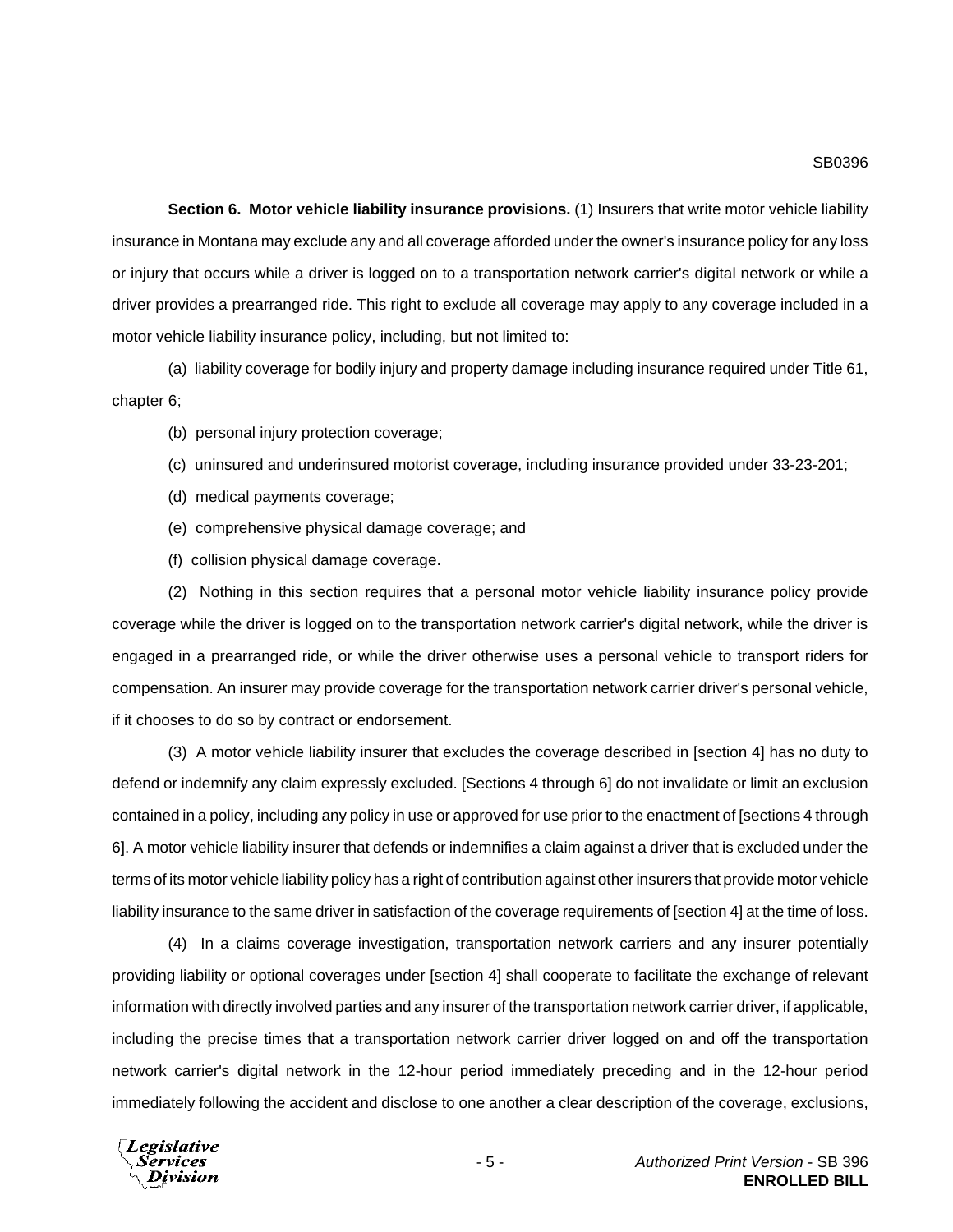and limits provided under any motor vehicle liability insurance maintained under [section 4].

(5) Nothing in this chapter limits the right of a lender or secured party on a driver's vehicle to require a driver to maintain comprehensive and collision damage coverage for a driver's vehicle or to show evidence of that coverage to the lender or secured party that would cover the period when the driver is logged on to the transportation network carrier's digital network regardless of whether the driver is engaged in a prearranged ride. If the driver fails to maintain the required comprehensive and collision coverage or to show evidence to the lender or secured party of the coverage upon reasonable request by the lender or secured party, the lender or secured party may obtain the coverage at the expense of the driver and is not required to provide disclosure under [section 5].

(6) If a lender or a secured party has a secured interest in a driver's vehicle and a transportation network carrier's insurer makes a payment for a claim for damage to the driver's vehicle that is covered under comprehensive or collision damage coverage held by the transportation network carrier, the insurer shall issue the payment directly to the vehicle repair shop or jointly to the owner of the vehicle and the primary lender or secured party on the covered vehicle.

**Section 7.** Section 7-1-111, MCA, is amended to read:

**"7-1-111. Powers denied.** A local government unit with self-government powers is prohibited from exercising the following:

(1) any power that applies to or affects any private or civil relationship, except as an incident to the exercise of an independent self-government power;

(2) any power that applies to or affects the provisions of 7-33-4128 or Title 39 (labor, collective bargaining for public employees, unemployment compensation, or workers' compensation), except that subject to those provisions, it may exercise any power of a public employer with regard to its employees;

(3) any power that applies to or affects the public school system, except that a local unit may impose an assessment reasonably related to the cost of any service or special benefit provided by the unit and shall exercise any power that it is required by law to exercise regarding the public school system;

(4) any power that prohibits the grant or denial of a certificate of compliance or a certificate of public convenience and necessity pursuant to Title 69, chapter 12;

(5) any power that establishes a rate or price otherwise determined by a state agency;

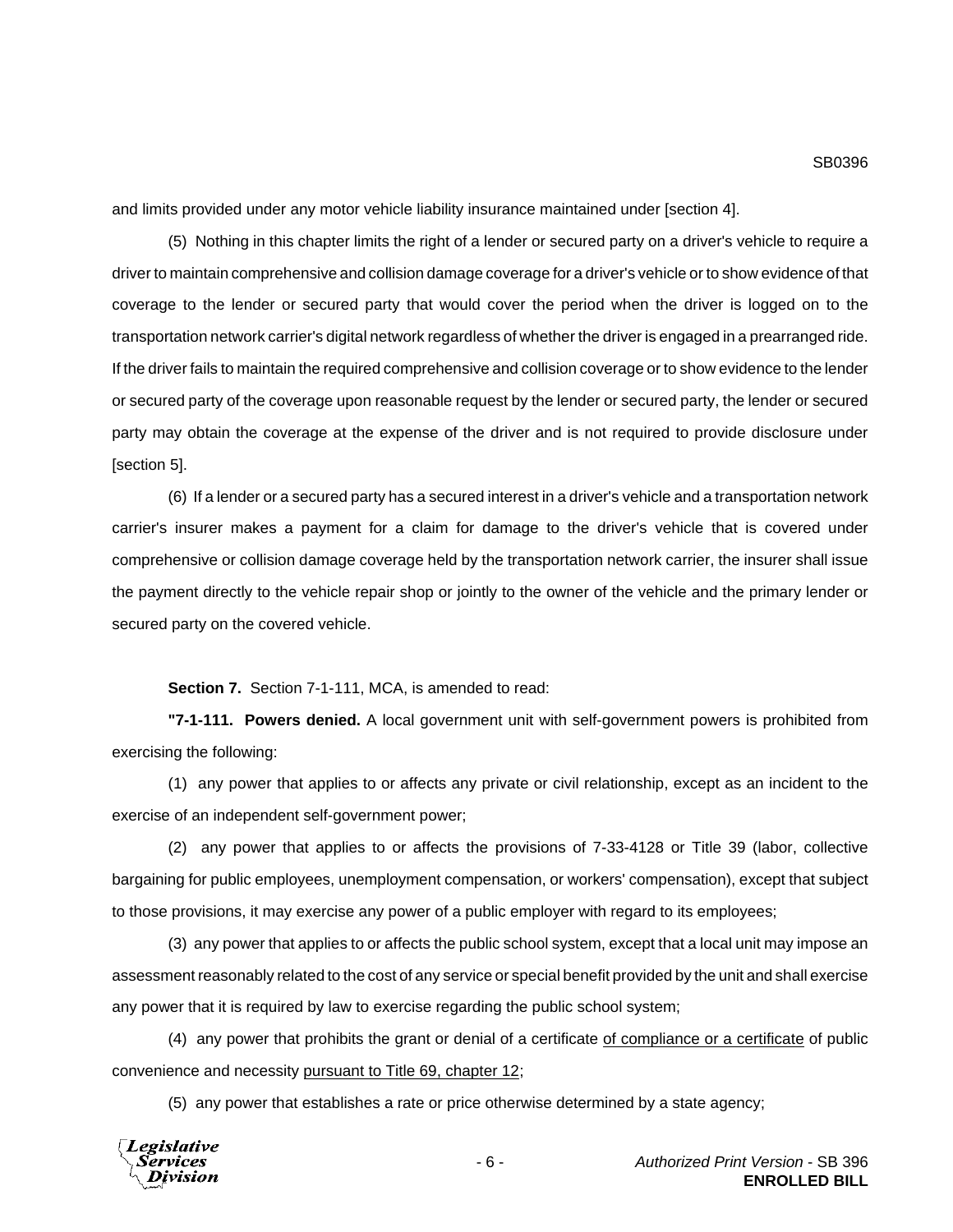SB0396

(6) any power that applies to or affects any determination of the department of environmental quality with regard to any mining plan, permit, or contract;

(7) any power that applies to or affects any determination by the department of environmental quality with regard to a certificate of compliance;

(8) any power that defines as an offense conduct made criminal by state statute, that defines an offense as a felony, or that fixes the penalty or sentence for a misdemeanor in excess of a fine of \$500, 6 months' imprisonment, or both, except as specifically authorized by statute;

(9) any power that applies to or affects the right to keep or bear arms, except that a local government has the power to regulate the carrying of concealed weapons;

(10) any power that applies to or affects a public employee's pension or retirement rights as established by state law, except that a local government may establish additional pension or retirement systems;

(11) any power that applies to or affects the standards of professional or occupational competence established pursuant to Title 37 (professions and occupations) as prerequisites to the carrying on of a profession or occupation;

(12) except as provided in 7-3-1105, 7-3-1222, or 7-31-4110, any power that applies to or affects Title 75, chapter 7, part 1 (streambeds), or Title 87 (fish and wildlife);

(13) any power that applies to or affects landlords, as defined in 70-24-103, when that power is intended to license landlords or to regulate their activities with regard to tenants beyond what is provided in Title 70, chapters 24 and 25. This subsection is not intended to restrict a local government's ability to require landlords to comply with ordinances or provisions that are applicable to all other businesses or residences within the local government's jurisdiction.

(14) subject to 7-32-4304, any power to enact ordinances prohibiting or penalizing vagrancy;

(15) subject to 80-10-110, any power to regulate the registration, packaging, labeling, sale, storage, distribution, use, or application of commercial fertilizers or soil amendments, except that a local government may enter into a cooperative agreement with the department of agriculture concerning the use and application of commercial fertilizers or soil amendments. This subsection is not intended to prevent or restrict a local government from adopting or implementing zoning regulations or fire codes governing the physical location or siting of fertilizer manufacturing, storage, and sales facilities;

(16) any power that prohibits the operation of a mobile amateur radio station from a motor vehicle,

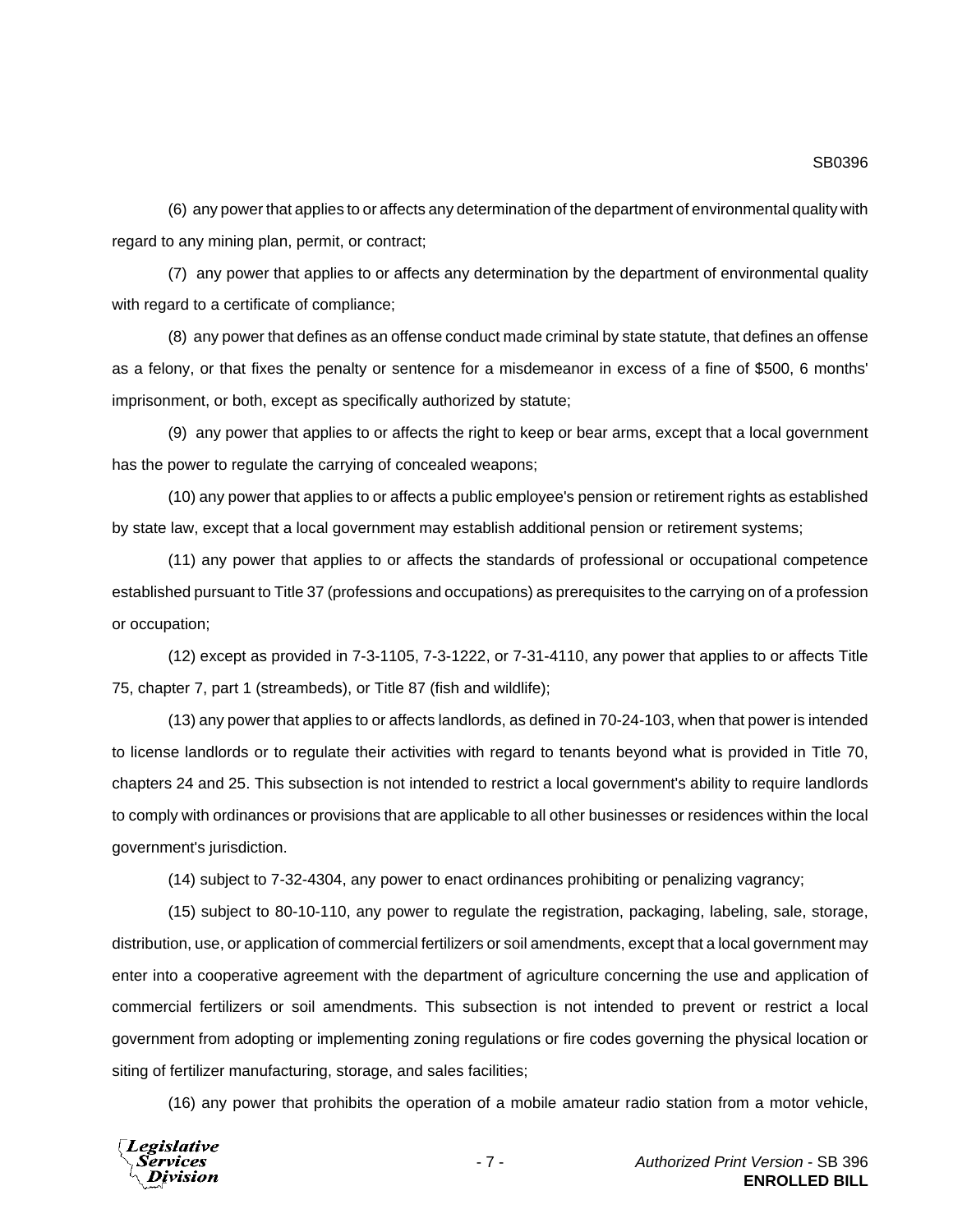including while the vehicle is in motion, that is operated by a person who holds an unrevoked and unexpired official amateur radio station license and operator's license, "technician" or higher class, issued by the federal communications commission of the United States;

(17) subject to 76-2-240 and 76-2-340, any power that prevents the erection of an amateur radio antenna at heights and dimensions sufficient to accommodate amateur radio service communications by a person who holds an unrevoked and unexpired official amateur radio station license and operator's license, "technician" or higher class, issued by the federal communications commission of the United States."

**Section 8.** Section 69-12-101, MCA, is amended to read:

**"69-12-101. Definitions.** Unless the context requires otherwise, in this chapter the following definitions apply:

(1) "Between fixed termini" or "over a regular route" means the termini or route between or over which a motor carrier usually or ordinarily operates motor vehicles, even though there may be periodical or irregular departures from the termini or route.

(2) "Certificate" means the a certificate of public convenience and necessity or a certificate of compliance issued under this chapter.

(3) "Certificate of compliance" means written authorization to operate issued by the commission for Class A, Class B, or Class E motor carriers that transport passengers declaring that the motor carrier meets the fitness requirements of this chapter.

(4) "Certificate of public convenience and necessity" means a written authorization to operate issued by the commission for Class A and Class B motor carriers that transport property or persons and property, Class C motor carriers, and Class D motor carriers declaring that the motor carrier service is required by the public convenience and necessity, as provided in this chapter.

 $\left(\frac{1}{2}\right)$  (5) "Charter service" means a service used for the transportation of passengers by a motor carrier with rates not subject to approval by the commission if:

(a) the transportation of passengers is based on a single contract;

(b) the contract is entered into in advance of the transportation and does not result from a spontaneous, curbside agreement;

(c) the contract includes a single fixed charge and fares are not assessed per passenger;

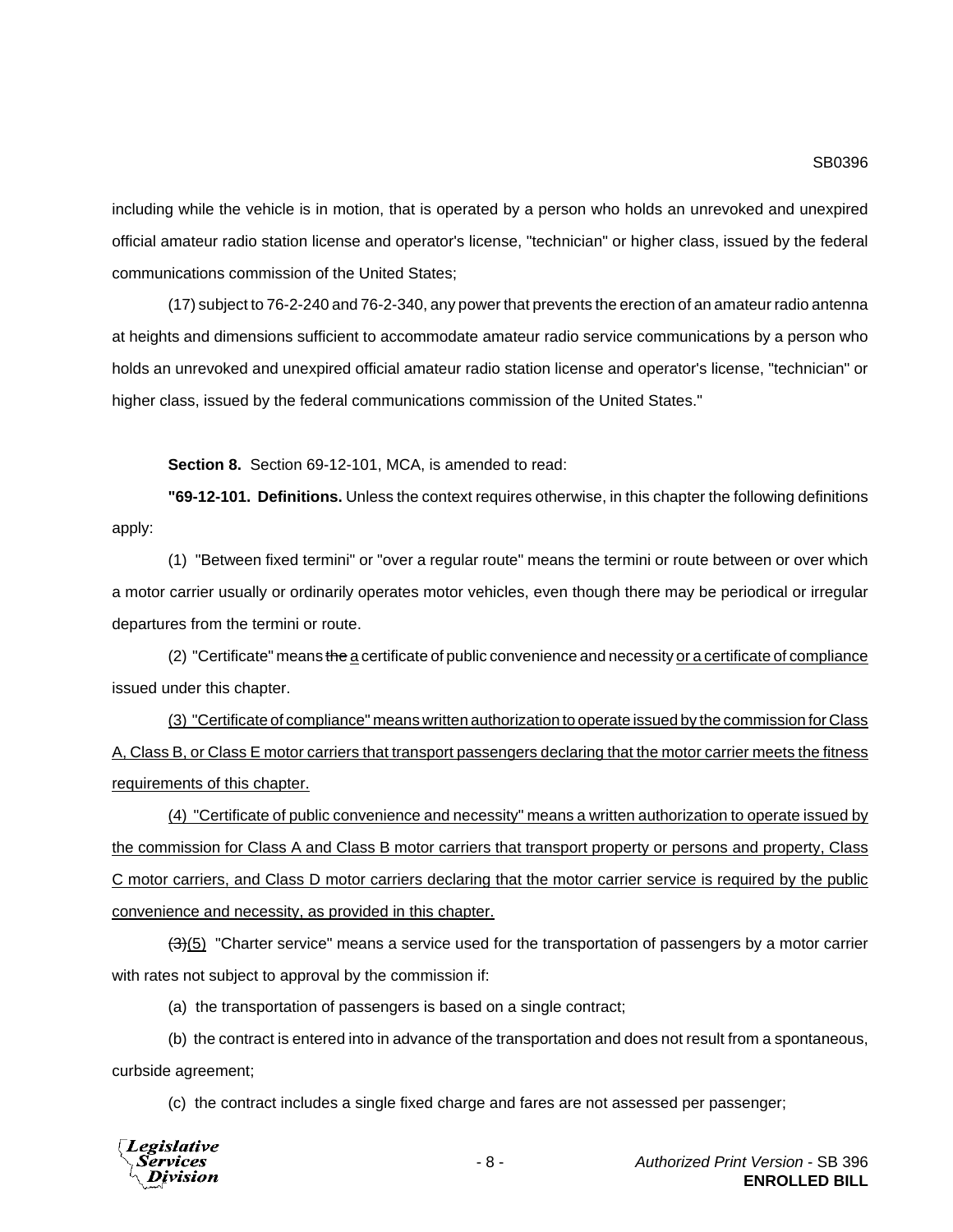SB0396

(d) the passenger or group of passengers acquires exclusive use of the motor vehicle through the contract; and

(e) when applied to a group of passengers being transported, the group of passengers travels together to a specified destination.

 $(4)$ (6) "Compensation" means the charge imposed on motor carriers for the use of the highways in this state by motor carriers under 69-12-421.

 $\frac{5}{2}$ (7) "Corporation" means a corporation, company, association, or joint-stock association.

(8) "Digital network" means any online-enabled application, software, website, or system offered or utilized by a transportation network carrier that enables the prearrangement of rides with transportation network carrier drivers.

(6)(9) "For hire" means for remuneration of any kind, paid or promised, either directly or indirectly, or received or obtained through leasing, brokering, or buy-and-sell arrangements from which a remuneration is obtained or derived for transportation service.

 $(7)(10)$  "Garbage" means ashes, trash, waste, refuse, rubbish, organic or inorganic matter that is transported to a licensed transfer station, licensed landfill, licensed municipal solid waste incinerator, or licensed disposal well. The term does not include wastewater and waste tires.

 $\left(\frac{1}{\theta}\right)$ (11) "Household goods" means any of the following:

(a) personal effects and property used or to be used in a dwelling when they are a part of the equipment or supply of the dwelling. The term does not include property moving from a factory or store unless the property is purchased by a householder for use in a dwelling and is transported at the request of the householder.

(b) furniture, fixtures, equipment, and the property of stores, offices, museums, institutions, hospitals, or other establishments when those items are a part of the stock, equipment, or supply of the stores, offices, museums, institutions, hospitals, or other establishments. The term does not include the stock-in-trade of an establishment, whether consignor or consignee, other than used furniture and used fixtures, except when transported as incidental to moving of the establishment or a portion of the establishment from one location to another.

(c) articles, including objects of art, displays, and exhibitions that because of their unusual nature or value, require the specialized handling and equipment usually employed in moving household goods and other similar articles.

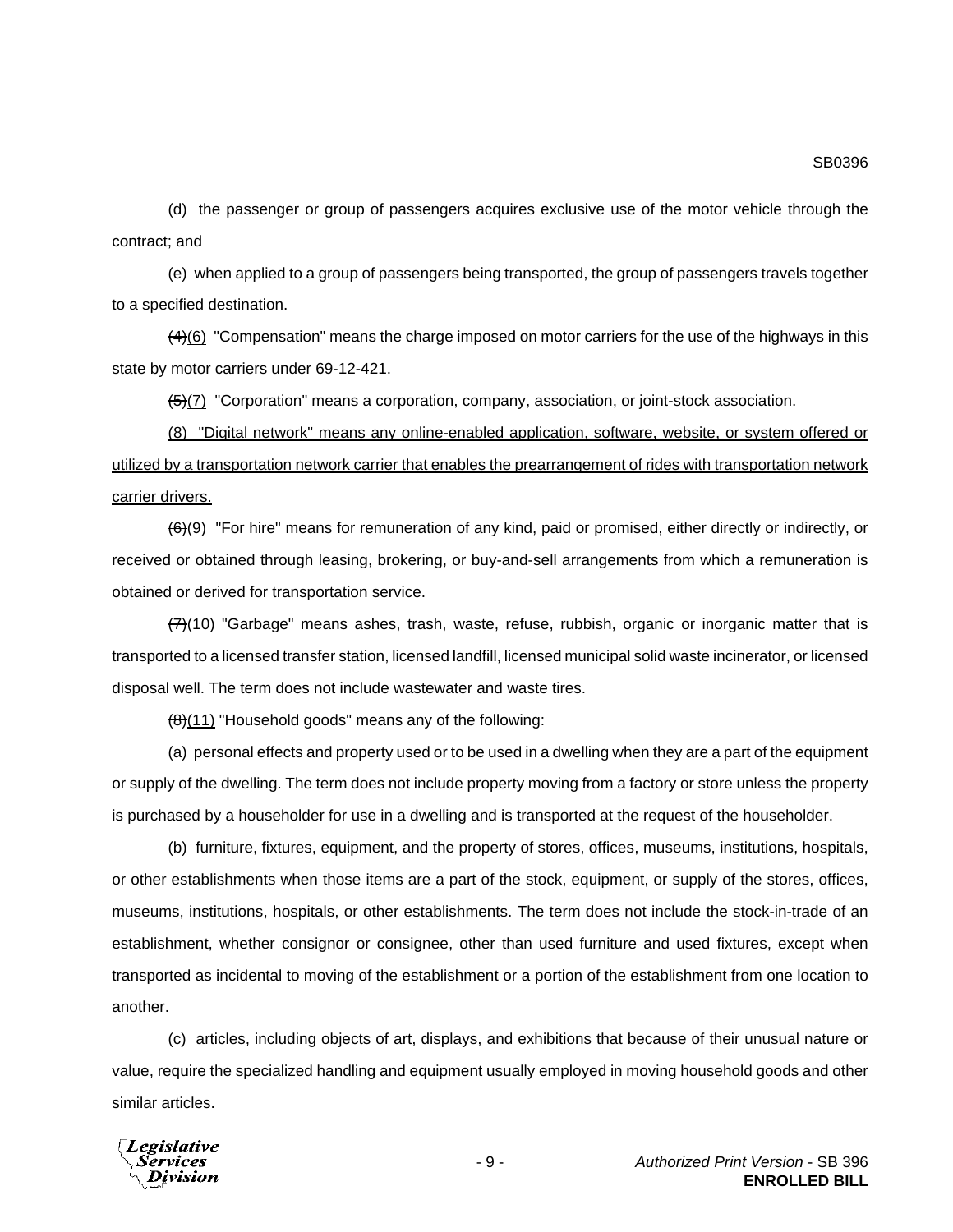$(9)$ (12) "Motor carrier" means a person or corporation, or its lessees, trustees, or receivers appointed by a court, operating motor vehicles upon a public highway in this state for the transportation of passengers, household goods, or garbage for hire on a commercial basis, either as a common carrier or under private contract, agreement, charter, or undertaking. A motor carrier includes a transportation network carrier.

 $(10)(13)$  "Motor vehicle" includes vehicles or machines, motor trucks, tractors, or other self-propelled vehicles used for the transportation of property or persons over the public highways of the state.

 $(11)(14)$  "Person" means an individual, firm, or partnership.

(15) "Personal vehicle" means a vehicle that is used by a transportation network carrier driver in connection with providing a prearranged ride and is:

(a) owned, leased, or otherwise authorized for use by the transportation network carrier driver; and (b) not a taxicab, limousine, or for-hire vehicle.

(16) "Prearranged ride" means transportation provided by a driver to a rider, beginning when a driver accepts a ride requested by a rider through a digital network controlled by a transportation network carrier, continuing while the driver transports a requesting rider, and ending when the last requesting rider departs from the personal vehicle. A prearranged ride does not include transportation provided using a taxicab, limousine, or other for-hire vehicle pursuant to Title 69, chapter 12.

 $(12)(17)$  "Public highway" means a public street, road, highway, or way in this state.

 $(13)(18)$  "Railroad" means the movement of cars on rails, regardless of the motive power used.

 $(14)(19)$  "Recyclable" means any material diverted from the solid waste stream that can be reused in the production of heat or energy or as raw material for new products and for which markets exist.

(20) "Transportation network carrier" means an entity that uses a digital network or software application service to connect passengers to transportation network carrier services provided by transportation network carrier drivers. A transportation network carrier shall not be deemed to control, direct, or manage the personal vehicles or transportation network carrier drivers that connect to its digital network, except where agreed to by written contract.

(21) "Transportation network carrier driver" or "driver" means an individual who:

(a) receives connections to potential riders and related services from a transportation network carrier in exchange for payment of a fee to the transportation network carrier; and

(b) uses a personal vehicle to provide a prearranged ride to riders upon connection through a digital

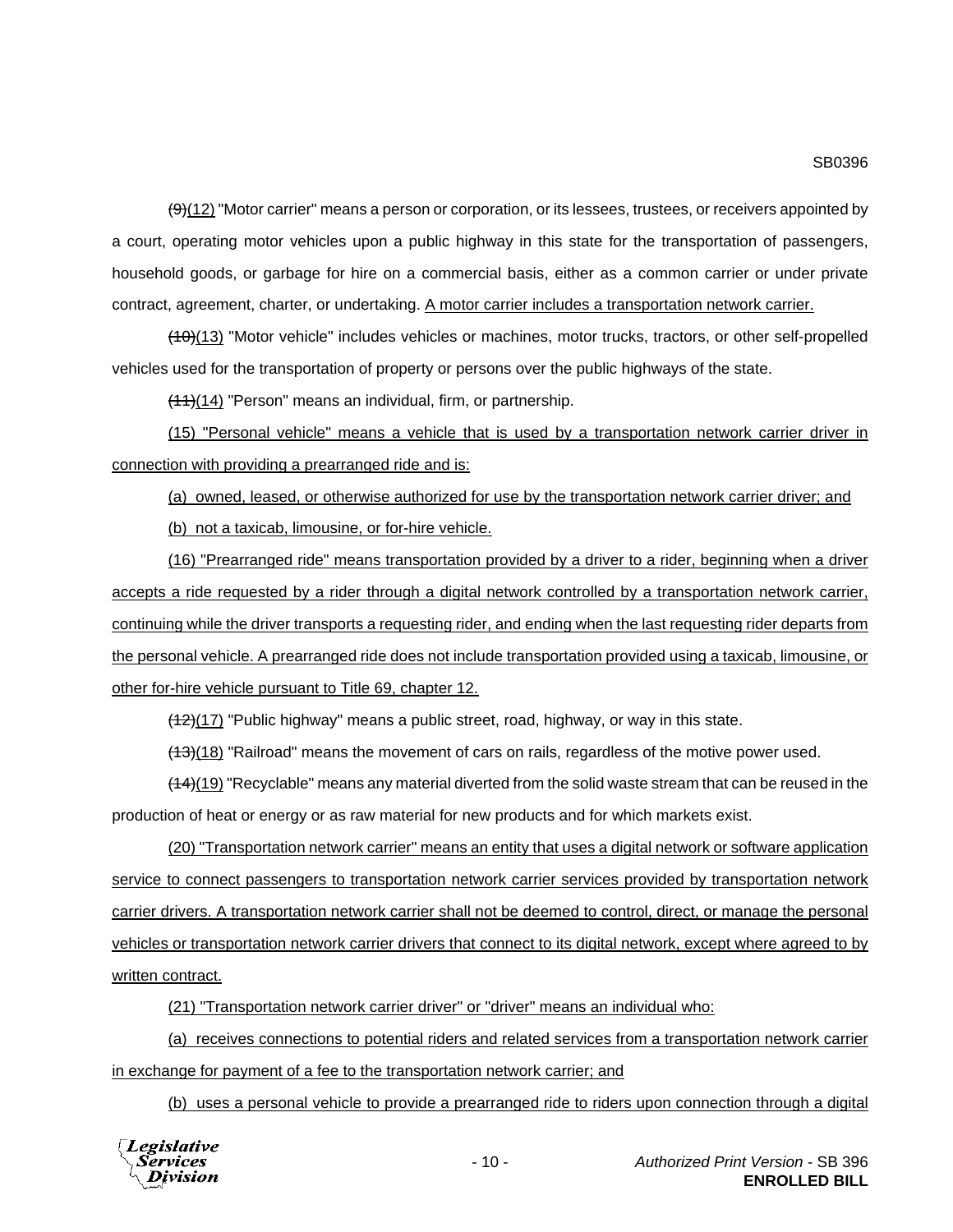network controlled by a transportation network carrier in return for compensation or payment of a fee.

(22) "Transportation network carrier rider" or "rider" means an individual or persons who use a transportation network carrier's digital network to connect with a transportation network carrier driver who provides prearranged rides to the rider in the driver's personal vehicle between points chosen by the rider.

(23) "Transportation network carrier services" means the transportation of a passenger between points chosen by the passenger and prearranged with a transportation network carrier driver through the use of a transportation network carrier digital network or software application."

**Section 9.** Section 69-12-102, MCA, is amended to read:

**"69-12-102. Scope of chapter -- exemptions.** (1) This chapter does not affect:

(a) the operation of school buses that are used in conveying pupils or other students enrolled in classes to and from district or other schools or in transportation movements related to school activities that are sponsored or supervised by school authorities;

(b) the transportation by means of motor vehicles in the regular course of business of employees by a person or corporation engaged exclusively in the construction or maintenance of highways or engaged exclusively in logging or mining operations, insofar as the use of employees in construction and production is concerned;

(c) the transportation of household goods and garbage by motor vehicle in a city, town, or village with a population of less than 500 persons according to the latest United States census or in the commercial areas of a city, town, or village with a population of less than 500 persons, as determined by the commission;

(d) the transportation of newspapers, newspaper supplements, periodicals, or magazines;

(e) motor vehicles used exclusively in carrying junk vehicles from a collection point to a motor vehicle wrecking facility or a motor vehicle graveyard;

(f) ambulances;

(g) the transportation by motor vehicle of not more than 15 passengers between their places of residence or termini near their residences and their places of employment in a single daily round trip if the driver is also going to or from the driver's place of employment;

(h) the operation of:

(i) a transportation system by a municipality or transportation district as provided in Title 7, chapter 14, part 2;

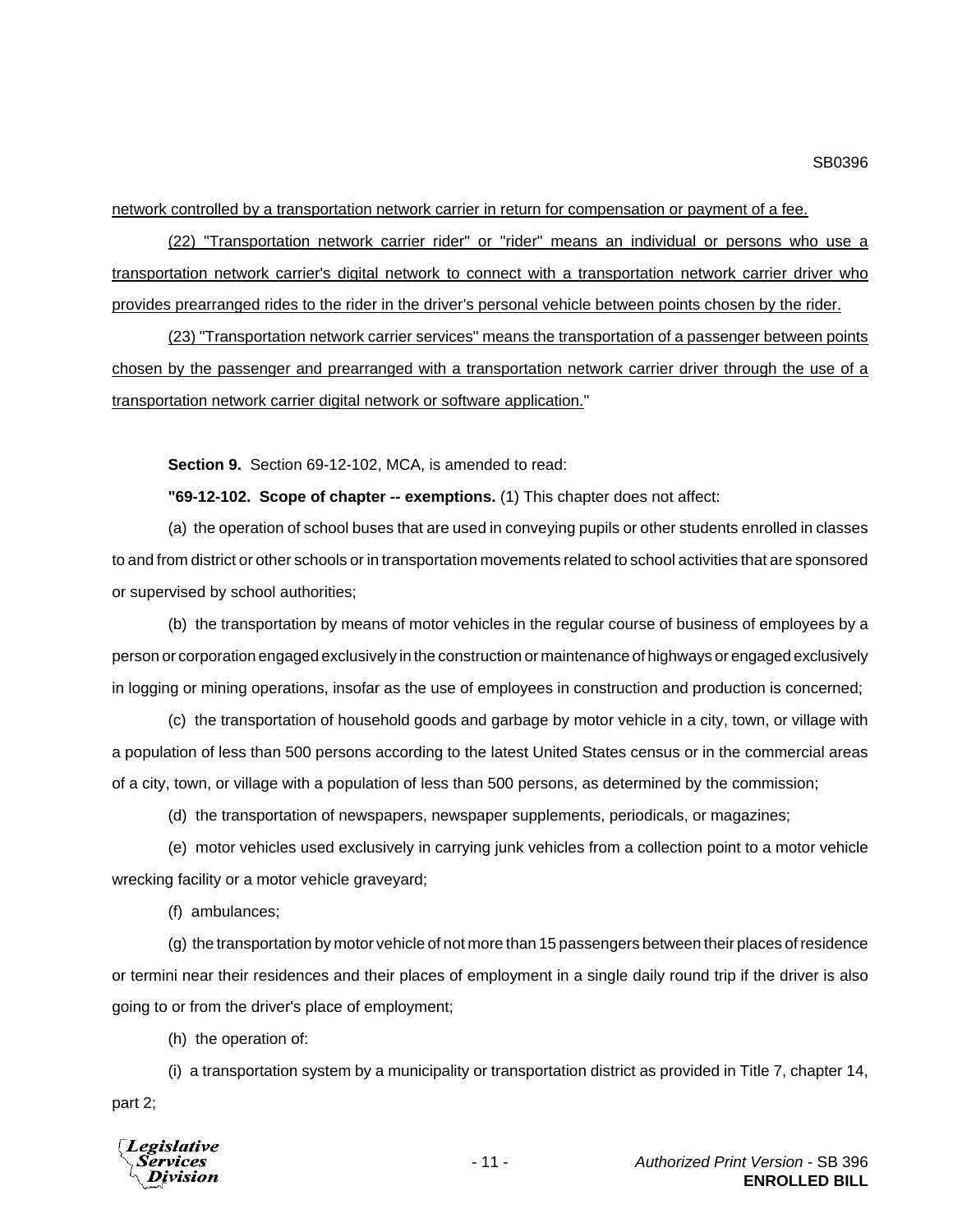(ii) a municipal bus service pursuant to Title 7, chapter 14, part 44; or

(iii) any public transportation system recognized by the Montana department of transportation as a federal transit administration provider pursuant to 49 U.S.C. 5311;

(i) armored motor vehicles used for the transportation of valuable paintings and other items of unusual value requiring special handling and security;

(j) the transportation of household goods or garbage under an agreement between a motor carrier and an office or agency of the United States government;

(k) the transportation of persons provided by private, nonprofit organizations, including those recognized by the Montana department of transportation as federal transit administration providers pursuant to 49 U.S.C. 5310. As used in this subsection (1)(k), "private, nonprofit organizations" means organizations recognized as nonprofit under section 501(c) of the Internal Revenue Code.

(I) the transportation of a group of passengers by charter service if:

(i) the motor vehicle used for the transportation of the passengers is designed to carry more than 26 passengers; and

(ii) the motor carrier has obtained a USDOT number from the U.S. department of transportation as provided in 49 CFR 390.19; or

(m) the transportation of a group of employees to or from a worksite by a motor carrier under contract with the employer for a period of time of at least 1 year.

(2) Except for the identification of ownership requirements provided in 69-12-408, this chapter does not affect commercial tow trucks designed and exclusively used in towing wrecked, disabled, or abandoned vehicles or while these tow trucks are rendering assistance to wrecked, disabled, or abandoned vehicles.

(3) This chapter does not prevent bona fide leases, brokerage agreements, or buy-and-sell agreements."

**Section 10.** Section 69-12-205, MCA, is amended to read:

**"69-12-205. Rules to reflect differences between carrier classes.** All rules in relation (1) Except as provided in subsection (3), rules related to schedules, service, tariffs, rates, facilities, accounts, and reports must have due regard for recognize the differences existing between types of Class A, Class B, Class C, and Class D, and Class E motor carriers, as defined in this chapter, and must be just, fair, and reasonable to the classes and types of motor carriers in their relations relation to each other and to the public.

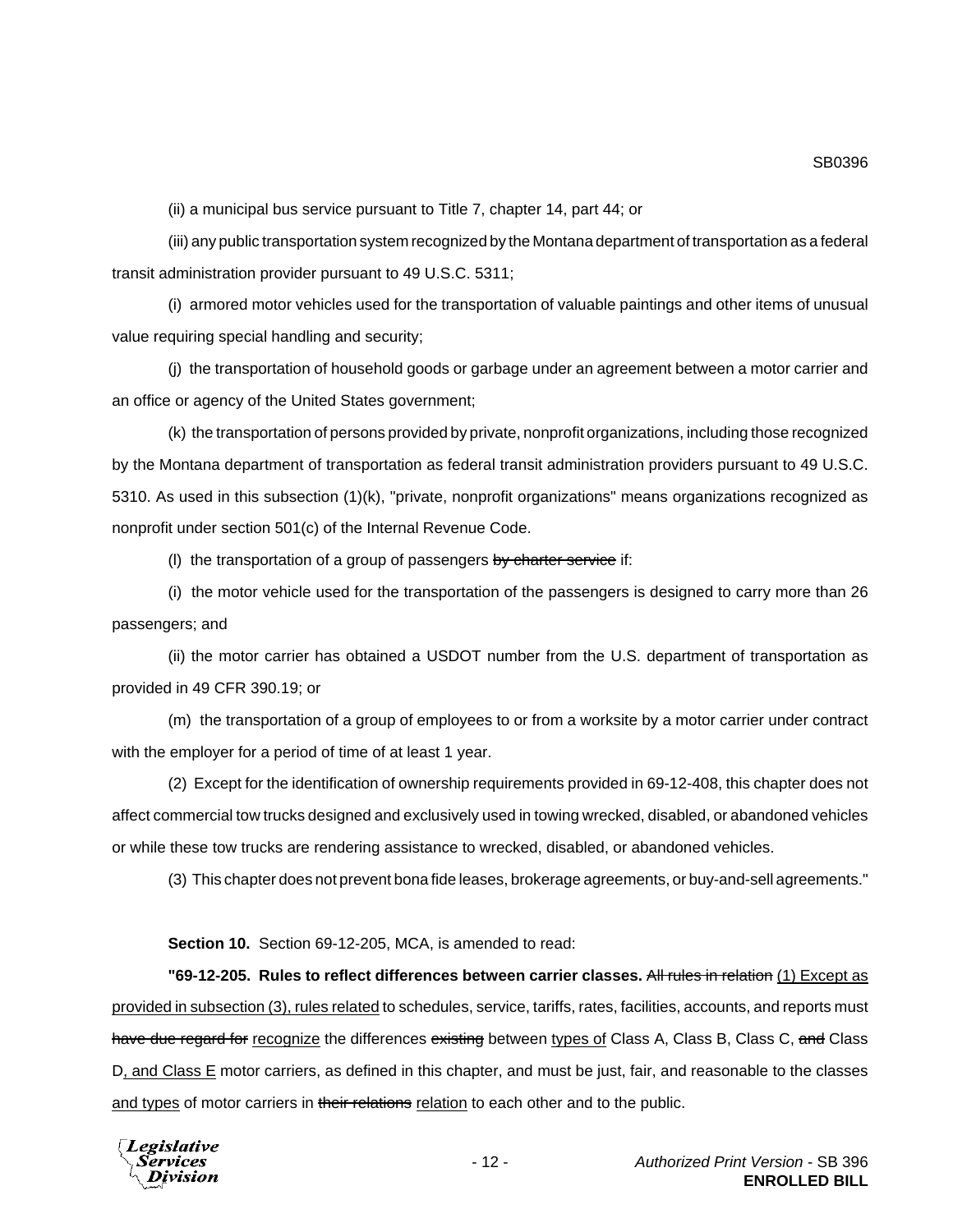(2) (a) In fixing establishing the tariff or rates to be charged by Class A and Class B motor carriers for the carrying of persons or property, or both, the commission shall take into consideration the kind and character of service to be performed<del>, the public necessity of the service, and the effect of the tariff and rates upon other</del> transportation agencies, if any, and shall, as far as possible, avoid detrimental or unreasonable competition with existing railroad service or service furnished by a motor carrier.

(b) In establishing the tariff or rates to be charged by Class A and Class B motor carriers for the carrying of property or persons and property, the commission shall take into consideration the public necessity of the service, the kind and character of service to be performed, and the effect of the tariff and rates on other transportation agencies, if any. The commission shall, as far as possible, avoid detrimental or unreasonable competition with existing railroad service or service furnished by a motor carrier.

(3) Except as provided in [section 2], a Class E motor carrier is not subject to commission rules related to schedules, tariffs, or rates."

**Section 11.** Section 69-12-210, MCA, is amended to read:

**"69-12-210. Complaints.** (1) The commission has jurisdiction to may conduct investigations and hear complaints to determine whether a motor carrier has violated any of the commission's rules or orders or any provision of this chapter.

(2) Following an opportunity for hearing and upon a finding that a motor carrier has violated any of the commission's rules or orders or any provision of this chapter, the commission may suspend or revoke the motor carrier's certificate of operating authority or impose any penalty provided for under 69-12-108."

**Section 12.** Section 69-12-301, MCA, is amended to read:

**"69-12-301. Classification of motor carriers.** (1) Motor carriers are divided into four five classes to be known as:

- (a) Class A motor carriers;
- (b) Class B motor carriers;
- (c) Class C motor carriers; and
- (d) Class D motor carriers; and
- (e) Class E motor carriers.

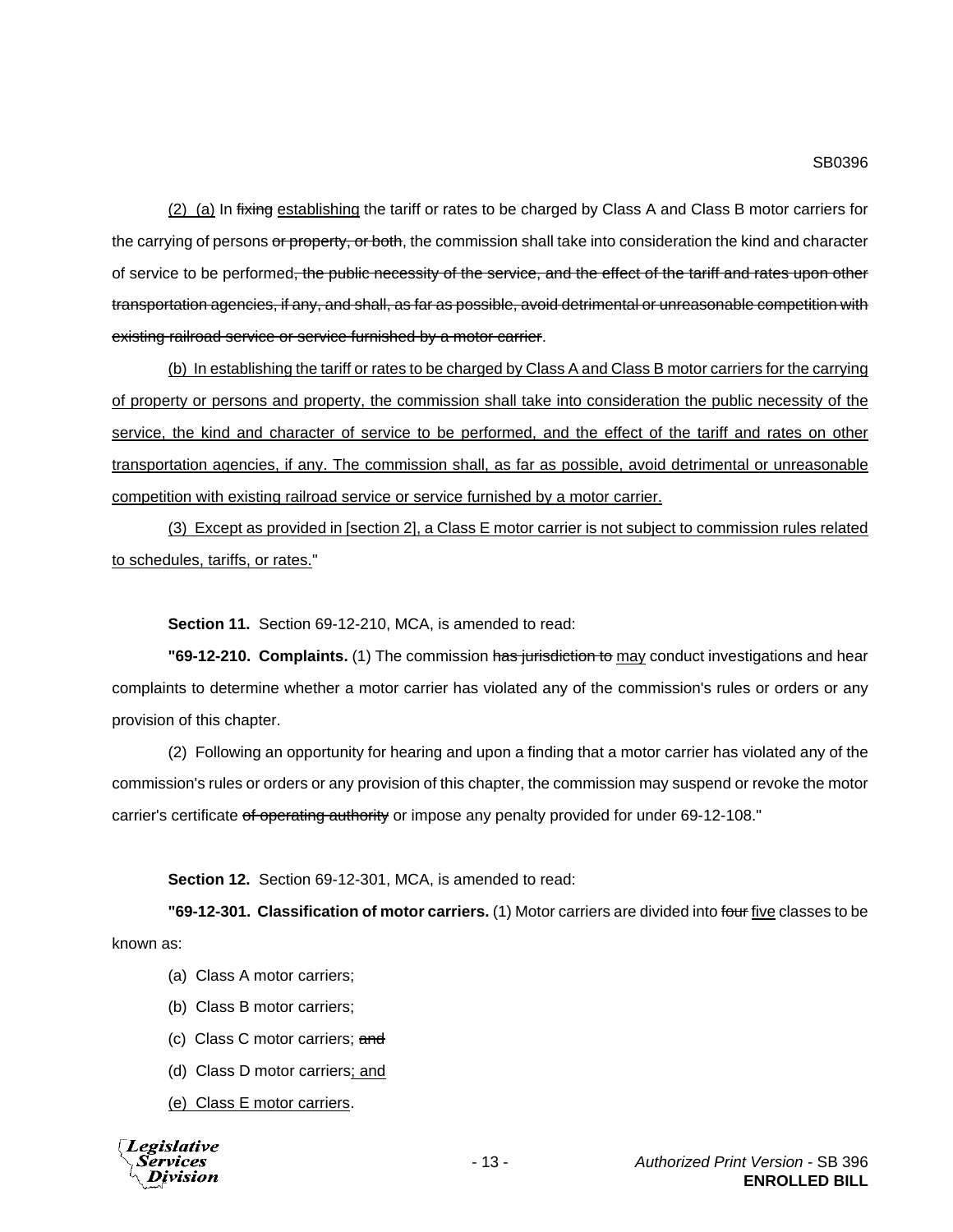(2) Class A motor carriers include all motor carriers operating between fixed termini or over a regular route and under regular rates or charges, based upon either station-to-station rates or upon a mileage rate or scale.

(3) Class B motor carriers include all motor carriers operating under regular rates or charges based upon either station-to-station rates or upon a mileage rate or scale and not between fixed termini or over a regular route.

(4) Class C motor carriers include all motor carriers where the remuneration is fixed in and the transportation service furnished under a contract, charter, agreement, or undertaking.

(5) Class D motor carriers include all motor carriers operating motor vehicles transporting garbage.

(6) Class E motor carriers include all transportation network carriers."

**Section 13.** Section 69-12-311, MCA, is amended to read:

**"69-12-311. Class A motor carrier certificate.** (1) (a) A Class A motor carrier may not transport persons<del>, property, or both</del> for hire on any public highway in this state without obtaining, pursuant to this chapter, a certificate of compliance declaring that public convenience and necessity require the operation.

(b) A Class A motor carrier may not transport property or persons and property for hire on any public highway in this state without obtaining, pursuant to this chapter, a certificate of public convenience and necessity.

(2) A Class A motor carrier shall apply for a certificate, in writing, separately for each route. The application must be verified by the applicant and specify the following:

(a) the name and address of the applicant and its officers, if any;

(b) the public highway or highways and the fixed termini between the regular route or routes where the applicant intends to operate;

(c) a full and complete description of the character of the vehicle or vehicles to be used, including the seating capacity;

(d) the proposed time schedule;

(e) a proposed schedule of the tariff or rates to be charged;

(f) a complete and detailed description of the property proposed to be devoted to the public service;

(g) a detailed statement showing the assets and liabilities of the applicant; and

(h) other information required by the commission.

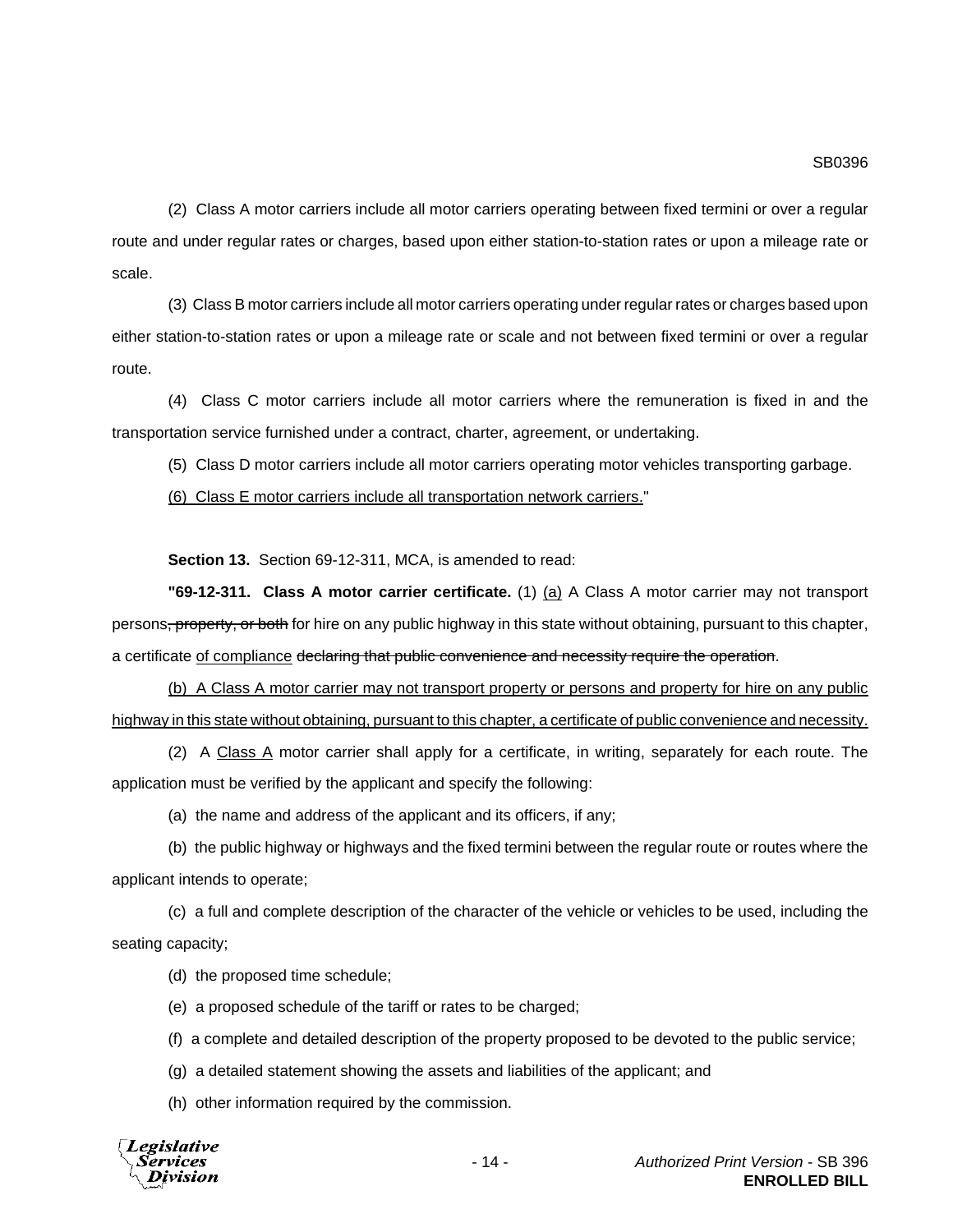(3) The application must be accompanied by a filing fee to be set by rule of the commission."

**Section 14.** Section 69-12-312, MCA, is amended to read:

**"69-12-312. Class B motor carrier certificate.** (1) (a) A Class B motor carrier may not transport persons<del>, property, or both</del> for hire on any public highway in this state without obtaining, pursuant to this chapter, a certificate of compliance declaring that public convenience and necessity require the operation.

(b) A Class B motor carrier may not transport property or persons and property for hire on any public highway in this state without obtaining, pursuant to this chapter, a certificate of public convenience and necessity.

(2) A Class B motor carrier shall apply for a certificate in writing, separately for each locality under consideration. The application must be verified by the applicant and specify the following:

(a) the name and address of the applicant and its officers, if any;

(b) the kind of transportation, whether passenger, household goods, or both, together with a full and complete description of the character of the vehicle or vehicles to be used, including the seating capacity of any vehicle to be used for passenger traffic and the tonnage capacity of any vehicle to be used in household goods traffic;

(c) the locality and character of operations to be conducted;

(d) a proposed schedule of the tariff or rates to be charged for the transportation of passengers, household goods, or both;

(e) a complete and detailed description of the property proposed to be devoted to the public service;

(f) a detailed statement showing the assets and liabilities of the applicant; and

(g) other information required by the commission.

(3) The application must be accompanied by a filing fee to be set by rule of the commission."

**Section 15.** Section 69-12-313, MCA, is amended to read:

**"69-12-313. Class C motor carrier certificate of public necessity.** (1) No A Class C motor carrier, except any a Class C motor carrier operating pursuant to the terms and conditions of a contract as provided in 69-12-324, shall may not operate for the distribution, delivery, or collection of goods, wares, merchandise, or commodities or for the transportation of persons on any public highway in this state without first having obtained from the commission, obtaining a certificate of public convenience and necessity under the provisions of this

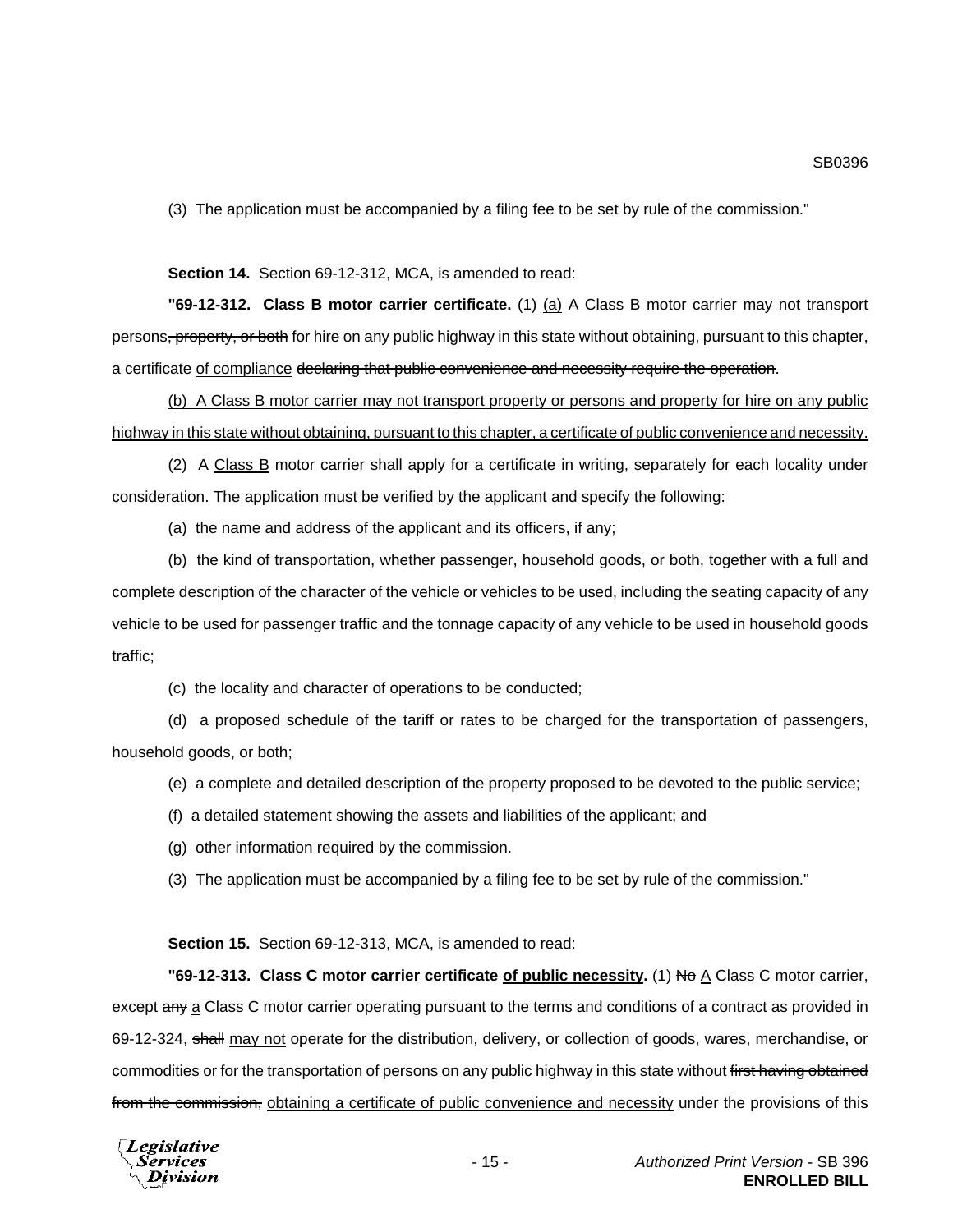chapter, a certificate that public convenience and necessity require such operation.

(2) A Class C motor carrier making application for such permit shall do so apply for a certificate of public convenience and necessity in writing, separately for each route or locality. for which consideration is desired, which petition shall be verified by the applicant and shall specify the following matters: The application must be verified by the applicant and include:

(a) the name and address of the applicant and the names and addresses of its officers, if any;

(b) the public highways or highways over which and the fixed termini between which or the route or routes over which it the applicant intends to operate, if the same routes are fixed, or the particular city, town, station, or locality from and/or or to which, or both, the applicant intends to operate;

(c) the kind of transportation and the character of the goods, wares, merchandise, or commodities to be distributed, delivered, or collected, together with a full and complete description of the character of the vehicle or vehicles, including the rated tonnage capacity of such the vehicles, to be used in such service of the distribution, delivery, or collection; and

(d) such other or additional information as the required by the commission may by order require.

(3) Such The application shall must be accompanied by a fee to be set by rule of the commission.

(4) The submission of a A Class C motor carrier application must be accompanied by include the names and addresses of any person, corporation, or other legal entity with whom the applicant has executed a contract for the distribution, delivery, or collection of wares, merchandise, or commodities or transporting persons. Such The contracts must be in writing, executed by the parties, and submitted to the commission for examination."

**Section 16.** Section 69-12-314, MCA, is amended to read:

**"69-12-314. Class D motor carrier certificate of public convenience and necessity.** (1) Class D carriers shall conduct operations pursuant to a certificate of public convenience and necessity issued by the commission authorizing the transportation of the commodities described in 69-12-301(5). Class D carriers, when applying for a new or additional authority certificate of public convenience and necessity, shall file an application with the commission in accordance with the requirements of this chapter and the rules of the commission.

(2) A motor carrier may not possess a Class D motor carrier certificate of public convenience or necessity or operate as a Class D motor carrier unless the motor carrier actually engages in the transportation of garbage on a regular basis as part of the motor carrier's usual business operation."

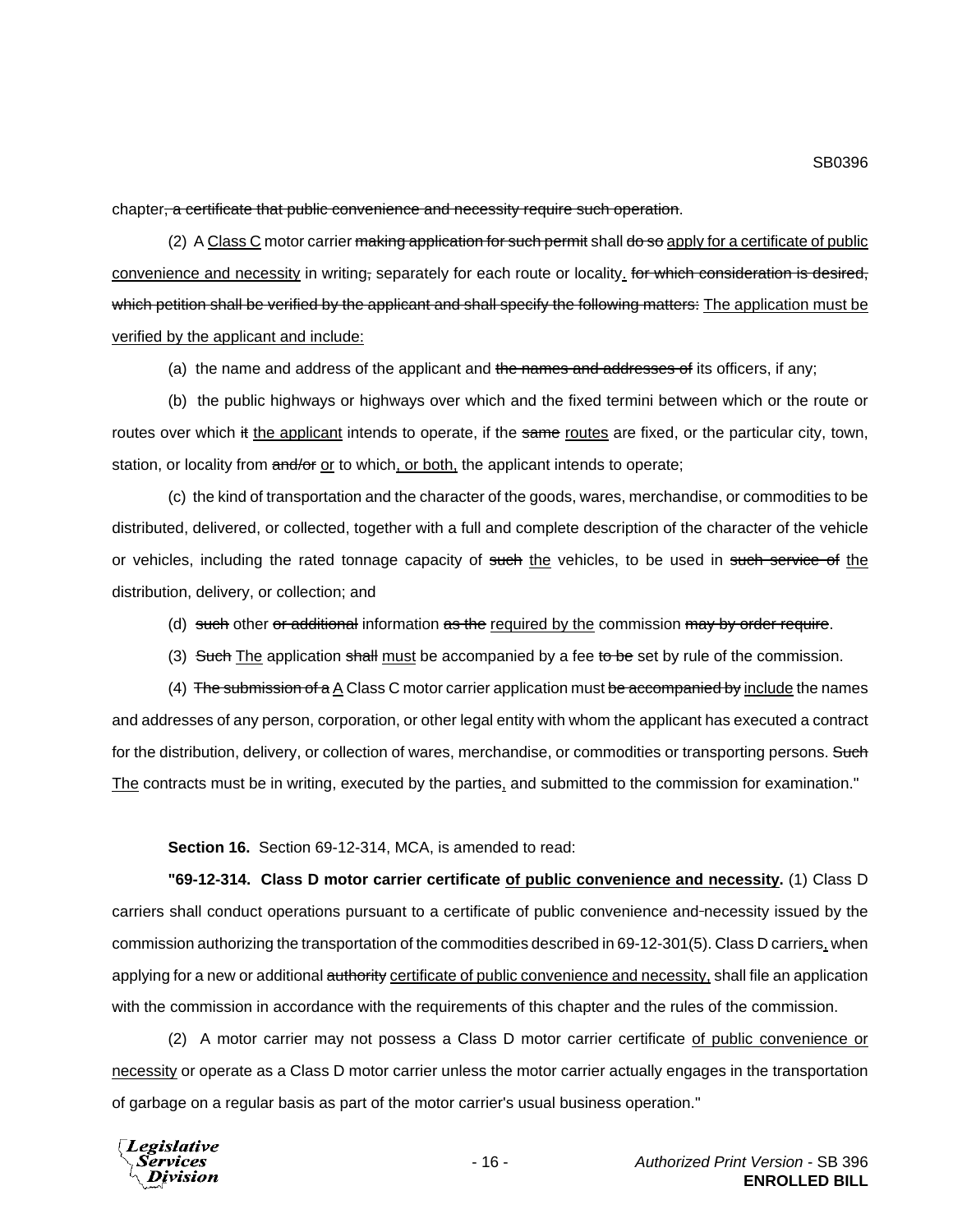**Section 17.** Section 69-12-321, MCA, is amended to read:

**"69-12-321. Hearing on application for motor carrier certificate.** (1) (a) Upon the filing of an application for a certificate by a Class A, Class B, Class C, or Class D, or Class E motor carrier, except a Class C motor carrier authorized to operate under the terms of a contract as provided in 69-12-324, or upon the filing of a request for a transfer of authority, the commission shall give provide notice of the filing of the application to any interested party.

(b) The If a protest or a request for hearing is received, the commission shall fix a time and place for a hearing on the application whenever a protest or a request for a hearing is received. The hearing must be set for a date not later than 60 days after receipt of a protest or a hearing request. by the commission. Whenever no protests or hearing requests are received, If a protest or a request for hearing is not received, the commission may act on the application without a hearing as prescribed by commission rules.

(c) A protest related to an application by a motor carrier pursuant to 69-12-311(1)(a) or 69-12-312(1)(a) or by a Class E motor carrier is limited to a protest of the motor carrier's ability to meet the requirements of 69-12-323(5).

(2) A motor carrier referred to in 69-12-322, the department of transportation, the governing board or boards of any county, town, or city into or through which the route or service as proposed may extend, and any person or corporation concerned are interested parties to the proceedings and may offer testimony for or against the granting of the certificate.

(3) The contracting parties referred to in 69-12-313(4) must shall appear and offer testimony in support of the applicant.

(4) However, an application by a Class A, Class B, Class C, or An application by a motor carrier pursuant to 69-12-311(1)(b) or 69-12-312(1)(b), by a Class C motor carrier, or by a Class D motor carrier for a certificate of public convenience and necessity may be <del>disallowed</del> denied without a public hearing when it appears from the records of the commission demonstrate that the route or territory sought to be served by the applicant has previously been made the basis of a public investigation and finding by the commission that public convenience and necessity do not require the proposed motor carrier service. unless it is made to affirmatively appear in the application by a recital of the A hearing must be held if the applicant presents facts demonstrating that conditions obtaining over the route or in the territory and affecting transportation facilities have materially changed since the

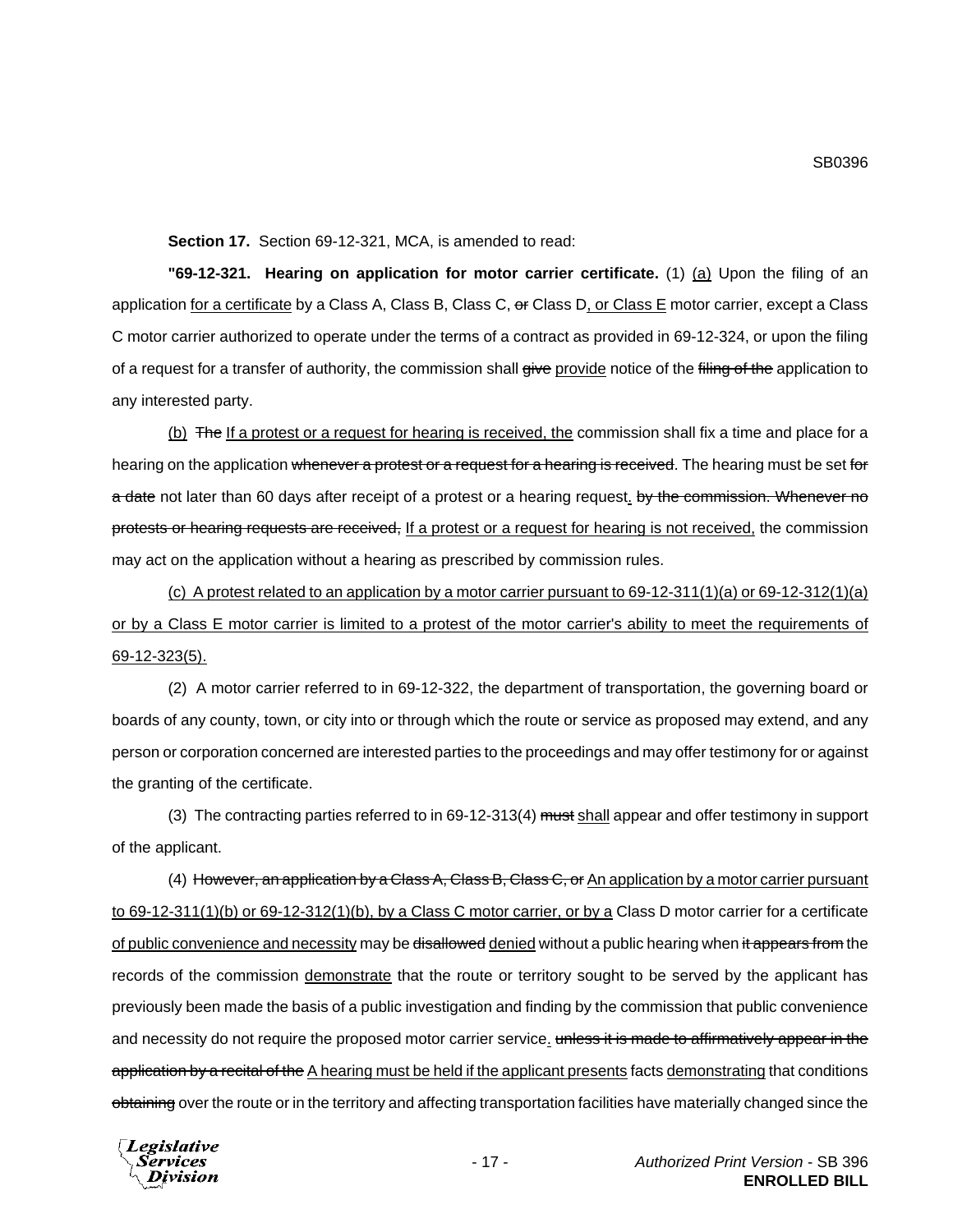previous public investigation and finding and that public convenience and necessity now require the motor carrier operation."

**Section 18.** Section 69-12-323, MCA, is amended to read:

**"69-12-323. Decision on application.** (1) (a) The commission must issue, within Except as provided in subsection  $(1)(b)$ , within 180 days from and after the date of the completed filing of said an application, the commission shall issue its finding, order, or decision on said the application and the evidence presented in support thereof of the application at the time of said the hearing.

(b) The commission may extend the foregoing time for making a decision to a date requested by the applicant.

(2) (a) If after a hearing upon application for on the request for a certificate of public convenience and necessity, the commission finds from the evidence that public convenience and necessity require the authorization of the service proposed or any part thereof of the service proposed, as the commission shall determine, a certificate therefor shall of public convenience and necessity must be issued. In determining whether a certificate of public convenience and necessity should be issued, the commission shall give reasonable consideration to consider:

(i) the transportation service being furnished or that will be furnished by any railroad or other existing transportation agency; and shall give due consideration to

(ii) the likelihood of the proposed service being permanent and continuous throughout 12 months of the year; and

(iii) the effect which that the proposed transportation service may have upon on other forms of transportation service which that are essential and indispensable to the communities to be affected by such the proposed transportation service or that might be affected thereby by the proposed transportation service.

(b) For the purposes of Class D certificates issuing a certificate of public convenience and necessity to a Class D motor carrier, a determination of public convenience and necessity may include a consideration of competition.

(3) The commission may issue the certificate as prayed for or issue it for the partial exercise only of the privilege sought requested in the application or in part and may attach to the exercise of the rights granted by such certificate such terms and conditions to a certificate of public convenience and necessity for a motor carrier

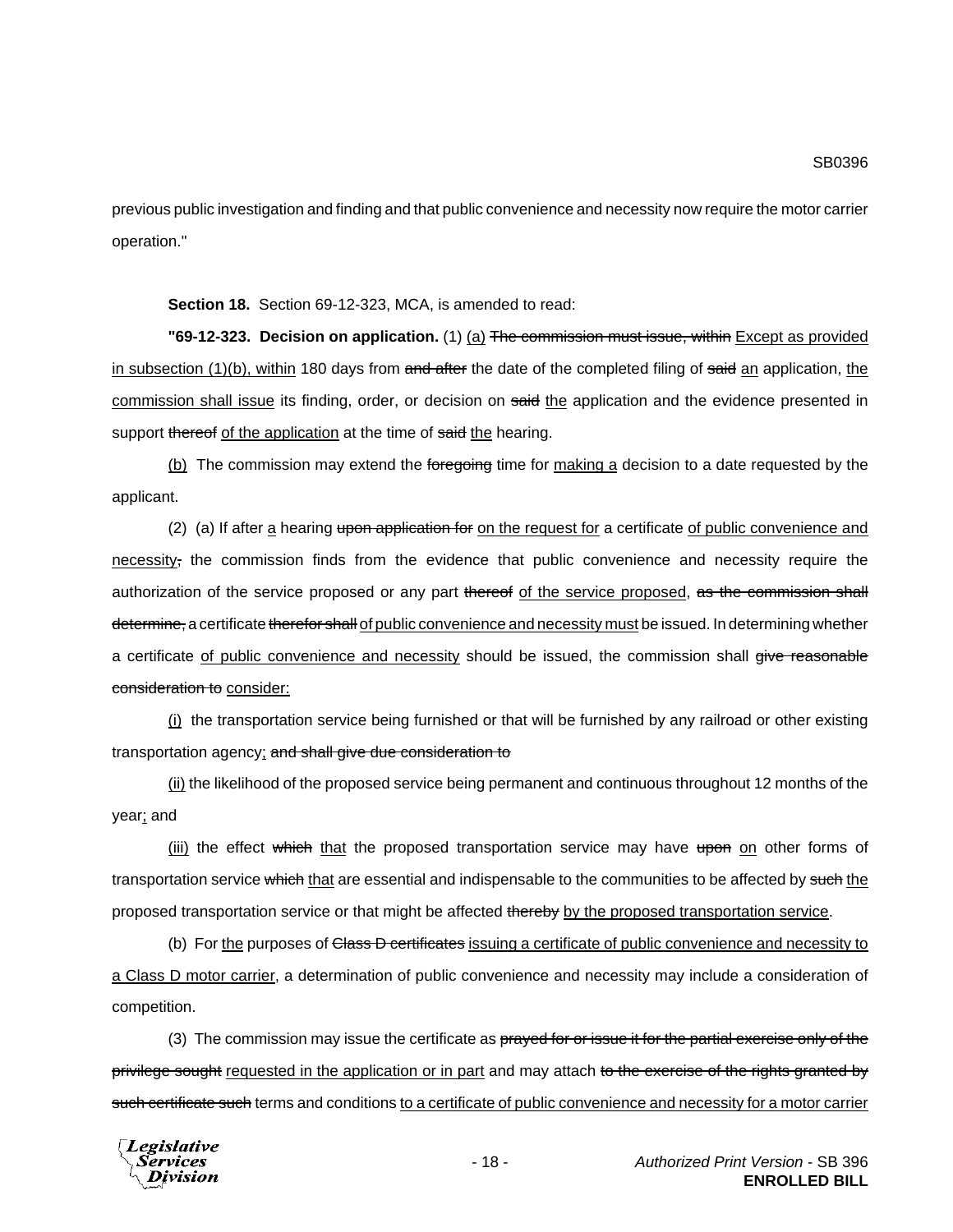pursuant to 69-12-311(1)(b) or 69-12-312(1)(b), a Class C motor carrier, or a Class D motor carrier as that in its judgment the public convenience and necessity may require. When

(4) If a certificate has once been is issued to a motor carrier as provided in this part, such the certificate shall continue in force is in effect until terminated by the commission for cause as herein provided or until terminated by the owner's failure to comply with 69-12-402.

(5) (a) In determining whether to approve a certificate of compliance for a motor carrier pursuant to 69-12-311(1)(a) or 69-12-312(1)(a) or for a Class E motor carrier, the commission shall consider only whether the applicant meets the requirements of 69-12-415. The commission shall provide notice and may require a hearing in accordance with 69-12-321.

(b) An applicant seeking a certificate of compliance establishes a rebuttable presumption that it meets the requirements of 69-12-415 by demonstrating compliance with insurance, bonding, and security requirements established by the commission in accordance with 69-12-402."

**Section 19.** Section 69-12-324, MCA, is amended to read:

**"69-12-324. Special provisions when federal or state contract involved.** (1) The presentation of the A written contract presented to the commission shall be deemed is sufficient proof that a motor carrier pursuant to 69-12-311(1)(a) or 69-12-312(1)(a) or a Class E motor carrier meets the requirements for a certificate of compliance or that a motor carrier pursuant to 69-12-311(1)(b) or 69-12-312(1)(b), a Class C motor carrier, or a Class D motor carrier meets the requirements for a certificate of public convenience and necessity in accordance with the terms and conditions contained within the United States government or state government contracts. Subject to the provisions of this section, a transportation movement is considered to be:

(a) the transportation for hire of persons between two points within the state by a motor carrier pursuant to the terms of a written contract between the carrier and the United States government or an agency or department thereof of the United States; or

(b) the transportation for hire of solid waste between two points within the state by a motor carrier pursuant to the terms of a written contract between the carrier and the state government or an agency or department thereof of the state.

(2) The Class C certificate of public convenience and necessity issued pursuant to the terms and conditions of the United States government or state government contract may be issued by the commission upon

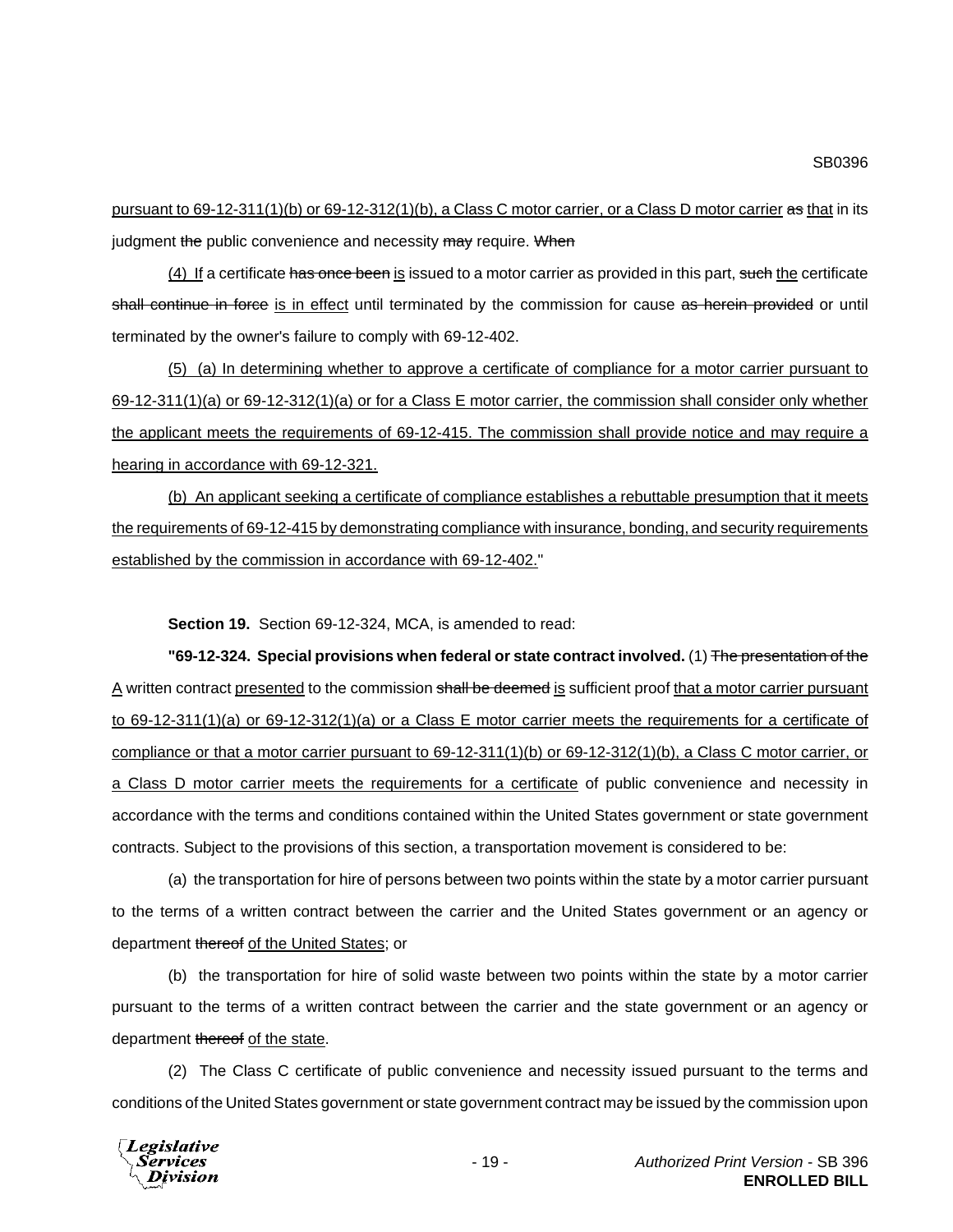receipt of an executed copy of the United States government or state government contract. The certificate of public convenience and necessity may be issued thereafter without requiring the commission to fix a time and place for a public hearing.

(3) The certificate of public convenience and necessity, issued pursuant to the terms of the United States government or state government contract, is authorized only for the duration of the United States government or state government contract concerned. The certificate may be renewed for another definite term if the same motor carrier is the motor carrier authorized to operate under the United States government or state government contract."

**Section 20.** Section 69-12-404, MCA, is amended to read:

**"69-12-404. Suspension of intrastate operating authority certificate by petition.** (1) (a) Every A motor carrier as defined within this chapter may petition the commission in writing to suspend its intrastate operating authority certificate for a period not to exceed 6 months. An Only one additional 6 months' 6-month suspension may be requested and granted, but no other. Such

(b) The suspension of a certificate of public convenience and necessity requested by a motor carrier pursuant to 69-12-311(1)(b) or 69-12-312(1)(b), by a Class C motor carrier, or by a Class D motor carrier may be granted by the commission upon a showing of present absence of public convenience and necessity or other showing of matters affecting motor carrier transportation.

(2) (a) The suspension of any intrastate operating authority of any carrier a certificate of compliance for a motor carrier pursuant to 69-12-311(1)(a) or 69-12-312(1)(a) or for a Class E motor carrier as provided for in subsection (1) for a period of 12 consecutive months shall be deemed to establish automatically terminates a certificate of compliance and requires a motor carrier pursuant to 69-12-311(1)(a) or 69-12-312(1)(a) or a Class E motor carrier to reapply for a certificate of compliance.

(b) The suspension of a certificate of public convenience and necessity for a motor carrier pursuant to 69-12-311(1)(b) or 69-12-312(1)(b), a Class C motor carrier, or a Class D motor carrier as provided in subsection (1) for a period of 12 consecutive months establishes a prima facie presumption of absence of public convenience and necessity. If after notice and hearing the motor carrier pursuant to 69-12-311(1)(b) or 69-12-312(1)(b), the Class C motor carrier, or the Class D motor carrier is unable to prove the existence of public convenience and necessity or existing demand for the transportation service, the commission is authorized to may cancel such a

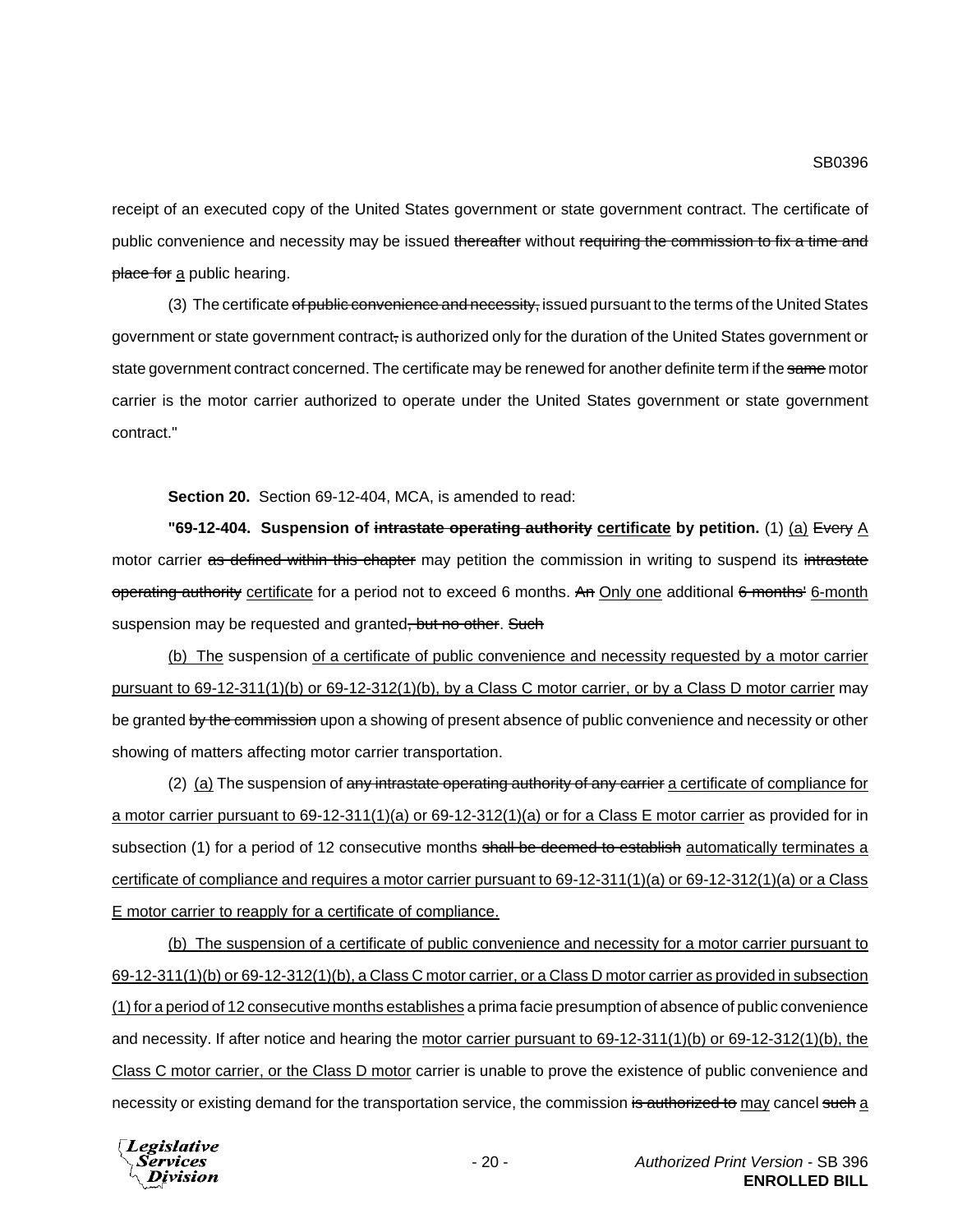## **Section 21.** Section 69-12-406, MCA, is amended to read:

**"69-12-406. Restriction on transportation of certain waste.** Except as provided in 69-12-324, a Class A, Class B, or Class C, or Class E motor carrier may not be authorized or permitted to transport garbage within the state. This restriction does not apply to recyclables."

**Section 22.** Section 69-12-407, MCA, is amended to read:

**"69-12-407. Records and reports.** (1) All records, books, accounts, and files of a Class A, Class B, Class C, and Class D motor carrier in this state, as they relate to the business of transportation conducted by the motor carrier, must at all times be subject to examination by the commission or by any authorized agent or employee of the commission. The commission shall prescribe a uniform system of accounts and uniform reports covering the operations of Class A, Class B, Class C, and Class D motor carriers. A motor carrier authorized to operate in accordance with the provisions of this chapter shall keep its records, books, and accounts according to the uniform system to the extent possible.

(2) Before April 1 of each year, unless this deadline has been extended for good cause by the commission, a motor carrier authorized to engage in business shall file with the commission a report, under oath, on a form prescribed and furnished by the commission.

(3) In addition to other reporting requirements, a Class D motor carrier shall provide sufficient information to the commission to show that the carrier is entitled to possess the Class D motor carrier certificate of public convenience and necessity under the requirements of 69-12-314.

(4) (a) To ensure safety with respect to transportation network carrier drivers affiliated with Class E motor carriers, the commission may conduct audits of a Class E motor carrier, but not more than twice annually.

(b) A Class E motor carrier shall, upon request from the commission, provide to the commission up to 1,000 unique identification numbers, each of which has been assigned by the motor carrier to an individual transportation network carrier driver affiliated with the motor carrier.

(c) The commission may request from the Class E motor carrier copies of records held by the motor carrier for up to 10 of the motor carrier's drivers, who may be identified in the request only by the driver's unique identification number.



SB0396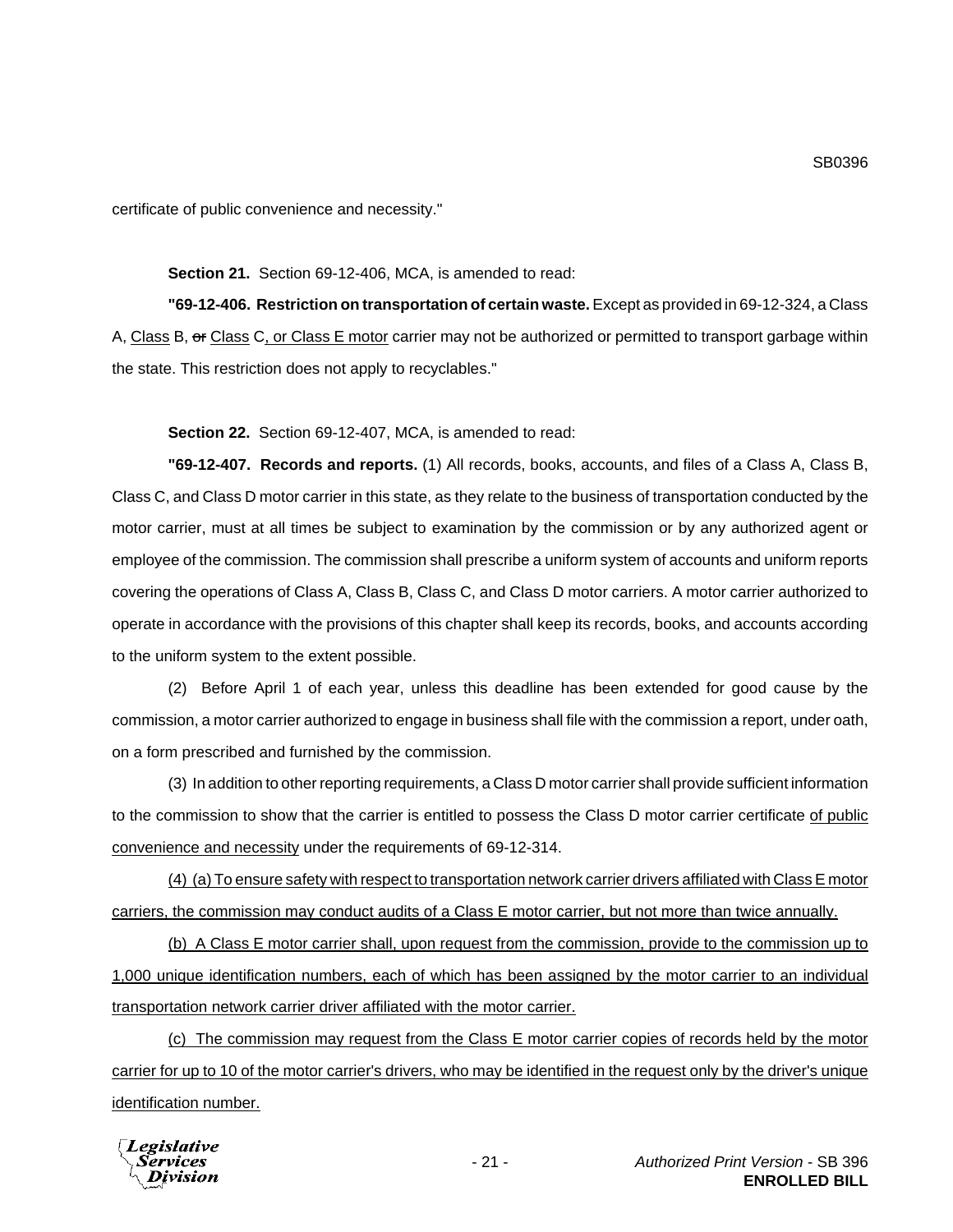(d) The Class E motor carrier shall comply with the request in an electronic format acceptable to the commission within 1 business day after receiving the request.

(e) The Class E motor carrier may redact the records provided to the commission under subsection (4)(d) to protect the individual privacy of the transportation network carrier's drivers, including information that could be used to identify a driver. Information that a Class E motor carrier may redact includes but is not limited to the transportation network carrier driver's name, address, and social security number, other than the last four digits.

(5) Except as required by Article II, section 9 or 10, of the Montana constitution, the records obtained by the commission under subsection (4) may not be publicly disclosed by the commission."

**Section 23.** Section 69-12-415, MCA, is amended to read:

**"69-12-415. Carrier fitness.** A certificate of operating authority may not be issued or remain in force unless the holder of the certificate holder is fit, willing, and able to perform the authorized service and conforms to the provisions of this chapter and the rules and orders of the commission."

**Section 24.** Section 69-12-501, MCA, is amended to read:

**"69-12-501. Rate schedules to be maintained.** (1) Every A Class A or B motor carrier holding issued a certificate must shall maintain on file with the commission, if applicable, a full and complete schedule of its rates, fares, charges, classifications, and rules of service and any and all tariff provisions relating to such rates, fares, charges, classifications, or rules. Every A schedule on file and approved on March 7, 1961, shall remain remains in full force and effect until changed or modified by the commission or by the carrier with the approval of the commission.

(2)  $N\Theta\Delta$  change, modification, alteration, increase, or decrease in any rate, fare, charge, classification, or rule of service shall may not be made by any a motor carrier without first obtaining the approval of the commission. The commission shall prescribe rules providing for the form and style of all schedules and tariffs and for the procedures to be followed in filing or publishing any changes or modifications of the same schedules and tariffs."

**Section 25. Repealer.** The following section of the Montana Code Annotated is repealed:

69-12-328. Certificate for charter service.

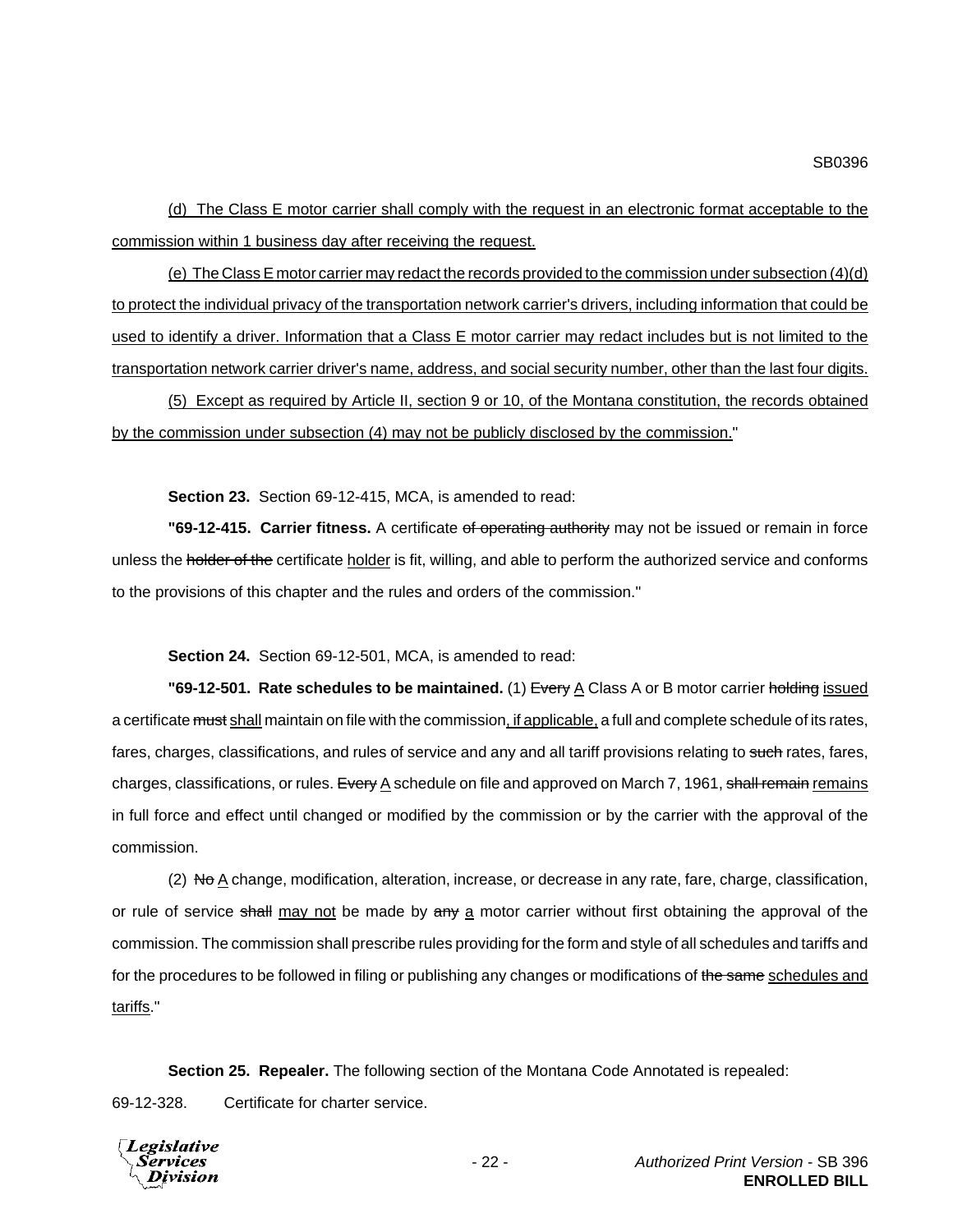**Section 26. Grandfather clause -- transition.** A motor carrier that possesses a certificate issued by the commission on or before June 30, 2015, is considered to possess a valid certificate.

**Section 27. Codification instruction.** [Sections 1 through 6] are intended to be codified as an integral part of Title 69, chapter 12, and the provisions of Title 69, chapter 12, apply to [sections 1 through 6].

**Section 28. Saving clause.** [This act] does not affect rights and duties that matured, penalties that were incurred, or proceedings that were begun before [the effective date of this act].

**Section 29. Severability.** If a part of [this act] is invalid, all valid parts that are severable from the invalid part remain in effect. If a part of [this act] is invalid in one or more of its applications, the part remains in effect in all valid applications that are severable from the invalid applications.

**Section 30. Effective date.** [This act] is effective July 1, 2015.

- END -

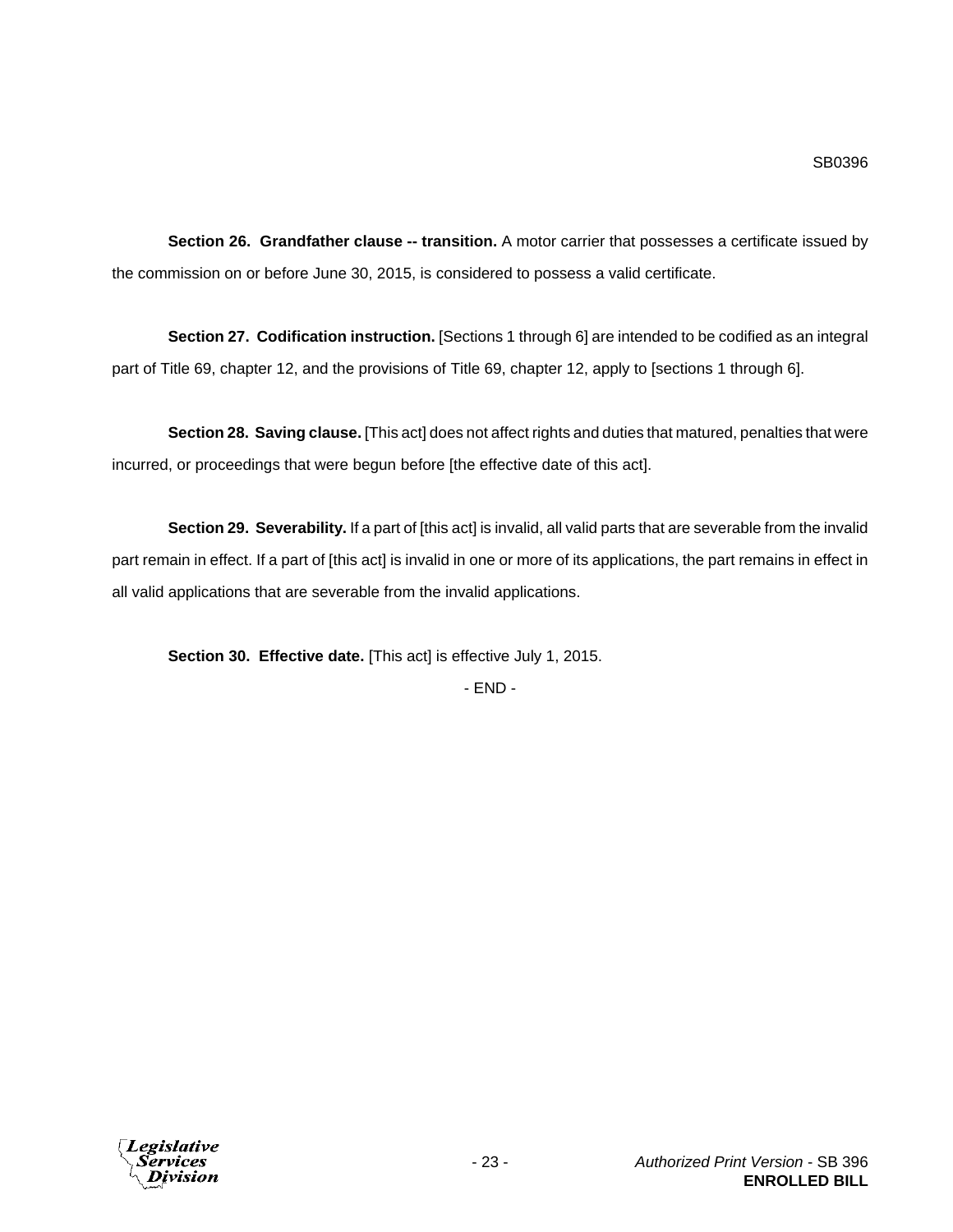SB0396

I hereby certify that the within bill, SB 0396, originated in the Senate.

Secretary of the Senate

President of the Senate

| Signed this | dav     |
|-------------|---------|
| of          | , 2015. |

Speaker of the House

| Signed this | dav     |
|-------------|---------|
| οf          | , 2015. |